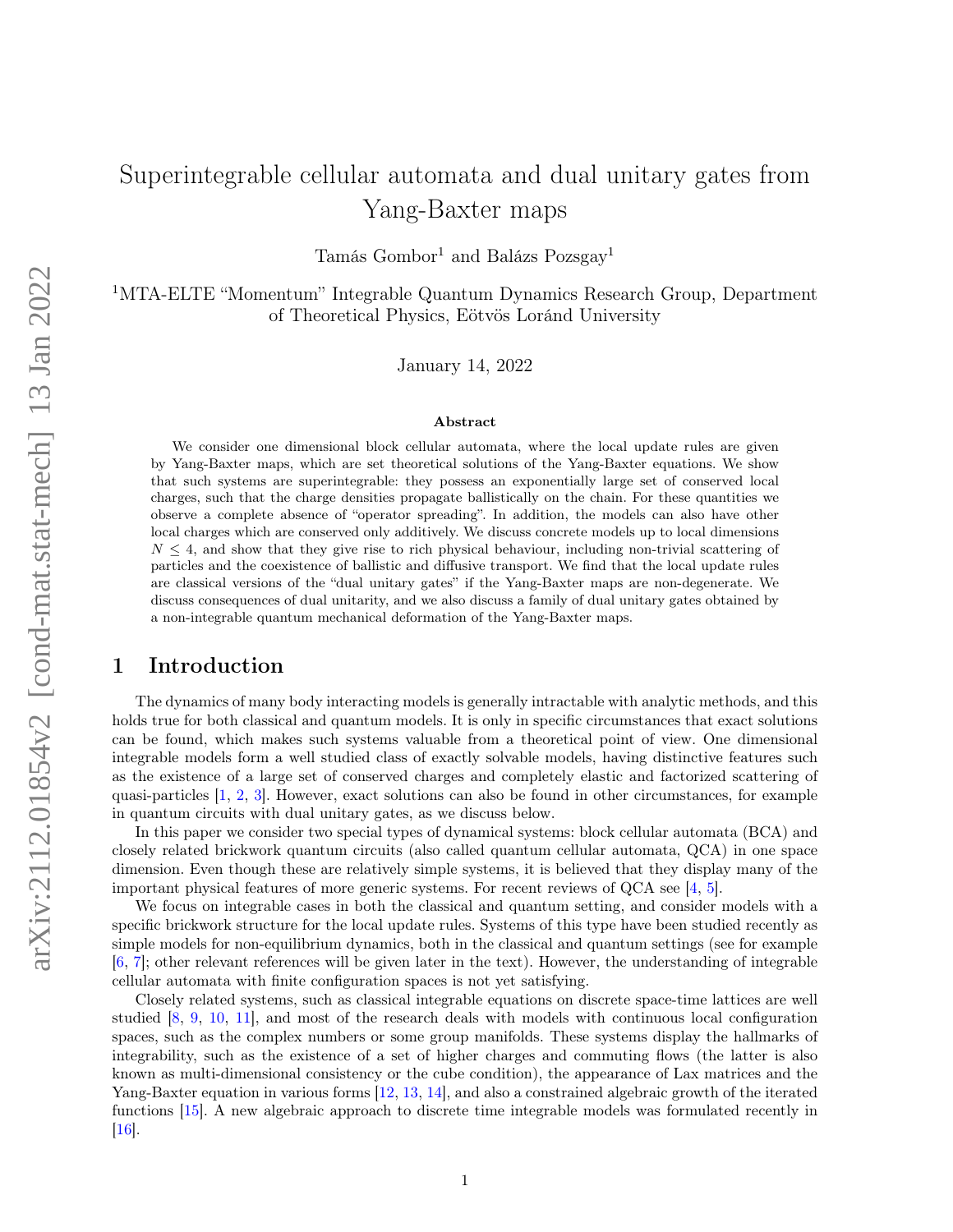In contrast, less is known in those cases when the configuration space is also finite; these models are sometimes called "ultra-discrete" [\[17\]](#page-22-11). In specific cases they were well studied, see for example the so-called box-ball systems [\[17\]](#page-22-11), which can be understood as the ultra-discretization of integrable field equations. Cellular automata can be viewed as a classical dynamical systems over finite fields, and algebraic and algebro-geometric aspects were studied in [\[18,](#page-22-12) [19,](#page-22-13) [20,](#page-22-14) [21,](#page-22-15) [22\]](#page-22-16).

BCA with Floquet type update rules attracted considerable attention in the last couple of years, both with finite and continuous configuration spaces [\[23,](#page-22-17) [24\]](#page-23-0). In the finite case the most studied system has been the so-called Rule54 model [\[8,](#page-22-2) [25,](#page-23-1) [7\]](#page-22-1), where exact solutions were found for the dynamics despite the model being interacting [\[26,](#page-23-2) [27,](#page-23-3) [28,](#page-23-4) [29\]](#page-23-5). Quite surprisingly, despite having perhaps the simplest dynamics among interacting models, the algebraic integrability of the Rule54 model is still not clarified, see [\[30,](#page-23-6) [31\]](#page-23-7). A new algebraic framework for spin chains and QCA with "medium range interaction" was developed in [\[31\]](#page-23-7), where it was shown that the closely related Rule150 model is Yang-Baxter integrable with three-site interactions. This new approach led to other integrable block cellular automata, for example the model of [\[32\]](#page-23-8) which is the classical version of the folded XXZ model [\[33,](#page-23-9) [34\]](#page-23-10).

These recent developments motivate further research on BCA. There are two main questions. First of all, how can we find and classify all integrable models of this sort, and second, which one of these models is interesting and useful from a physical point of view. In this second respect we mention the paper [\[6\]](#page-22-0) and subsequent works [\[35,](#page-23-11) [36\]](#page-23-12) which showed that even a relatively simple solvable system can serve as a useful toy model for generic physical behaviour, such as diffusive transport.

In this paper we consider classical BCA where the update rule is given by a so-called Yang-Baxter map: a set theoretical solution of the Yang-Baxter equation, without any spectral parameters. These maps were introduced by Drinfeld in [\[37\]](#page-23-13) and studied afterwards in detail in the seminal paper [\[38\]](#page-23-14). By now the study of Yang-Baxter maps on finite sets grew into a separate topic in mathematics and mathematical physics. We do not attempt to give a review of this field, instead we refer the reader to the recent work [\[39\]](#page-23-15) which deals with the enumeration of Yang-Baxter maps up to size  $N = 10$ .

The novelty of our work is that we build BCA from Yang-Baxter maps; apparently this simple construction was not yet explored in the literature. Closely related constructions were studied in [\[40,](#page-23-16) [41\]](#page-23-17), but these works treated translationally invariant quantum spin chains and not the BCA. The model of [\[6\]](#page-22-0) belongs to the class we are considering, and it is in fact the simplest non-trivial model in this class, as we show in the main text.

Our aim is to explore the consequences of the Yang-Baxter equation on the dynamics of these models, focusing first on the classical examples. These are treated in Sections [3-](#page-5-0)[6](#page-16-0) after the general introduction of the setup in Section [2.](#page-2-0) We find that the models are super-integrable: they possess an exponentially large set of local conservation laws, and this sets them apart from a generic integrable model. Afterwards we also consider quantum mechanical deformations (Section [7\)](#page-18-0), and explain that the models lose their super-integrability, but remain integrable. We should note that conservation laws in cellular automata were already studied some time ago  $\left[42, 43\right]$  $\left[42, 43\right]$  $\left[42, 43\right]$  and also more recently  $\left[44\right]$ , but these works treat the usual CA, and not the integrable BCA. Conserved operators in Clifford quantum CA were investigated in [\[45\]](#page-24-3).

Studying the classification of the Yang-Baxter maps we immediately encounter the property of nondegeneracy [\[38\]](#page-23-14). This can be seen as the classical analog of the "dual unitary" property of two-site quantum gates. Therefore we also explore the overlap between the dual unitary and integrable quantum circuit models. The dual unitary circuits are quantum BCA, where the two-site gate is a unitary operator when viewed as a generator of translations in both the time and space directions [\[46,](#page-24-4) [47,](#page-24-5) [48\]](#page-24-6). They are solvable models of quantum computation, which can display integrable and chaotic behaviour as well. A complete parameterization for dual unitary gates is not known beyond local dimension  $N = 2$ , but quite general constructions were published, see for example [\[49\]](#page-24-7) or formula (51) of [\[50\]](#page-24-8) (which was suggested by one of the present authors). In this work we also contribute to the theory of dual unitary models, by establishing a connection with the Yang-Baxter maps in the integrable cases, and by presenting a non-integrable deformation of such gates, thus obtaining a more general family of dual unitary gates (see Section [8\)](#page-20-0).

In Section [9](#page-20-1) we present our conclusions and some open problems.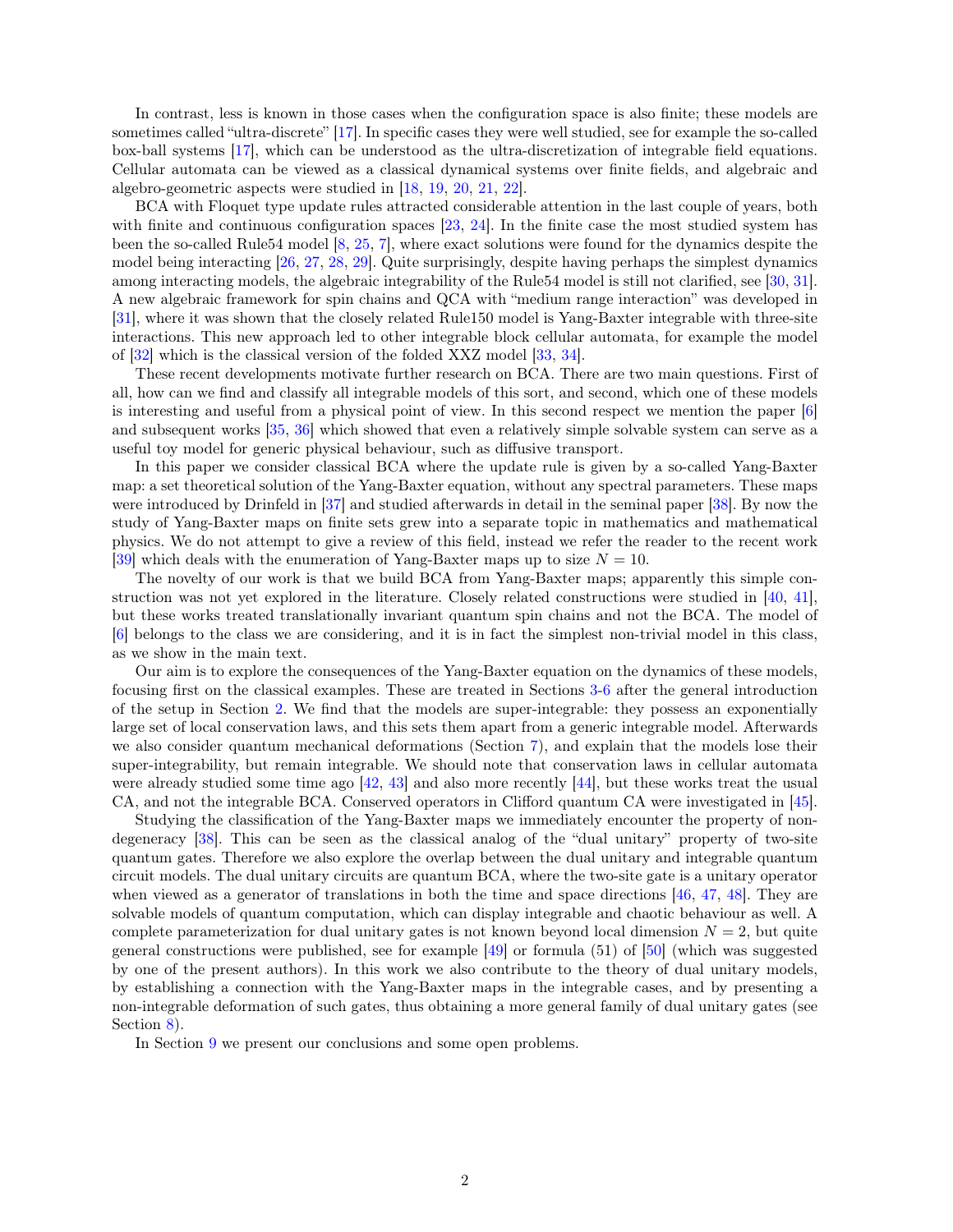### <span id="page-2-0"></span>2 Models

In this work we consider classical and quantum cellular automata in one space dimension. In the classical case we are dealing with block cellular automata, whereas in the quantum case we switch to unitary quantum circuits of the brickwork type (quantum cellular automata). In this Section we review the basic constructions.

First we discuss the classical case. Let X be a finite set with  $N$  elements. We interpret X as a local configuration space. A cellular automaton consists of a collection of cells and an update rule. We consider one dimensional systems, and we deal with classical "spin" variables  $s_j$  with  $j = 1, 2, \ldots, L$  that take values from the set  $X$ . Here  $L$  is the length of the system, which is assumed to be an even number, and we will always consider periodic boundary conditions. A configuration  $s = \{s_1, s_2, \ldots, s_L\}$  is an element of  $X^L \equiv X \times X \times \cdots \times X$ , and the update rule V is a map  $X^L \to X^L$ . This means that at each iteration we update the configuration as

$$
s \quad \rightarrow \quad \mathcal{V}s. \tag{1}
$$

For the identity map we will use the notation 1 throughout this work.

In this work we consider *information preserving* maps, which means that the update rule has to be an invertible map. The property of invertibility is analogous to "phase space conservation" in Hamiltonian mechanics, see the discussion in [\[51\]](#page-24-9). Furthermore we will also require time reflection invariance, which is an additional requirement; details will be specified below.

We consider Floquet-type block cellular automata. Specifically we restrict ourselves to two types of strictly local system, which we call  $2 \rightarrow 2$  and  $3 \rightarrow 1$  models. The Floquet rule consist of two steps in both cases:  $V = V_2 V_1$ , and the maps  $V_{1,2}$  are constructed from commuting local maps. For convenience we choose the time coordinate t such that the action of V corresponds to  $t \to t + 2$ .

In the case of the  $2 \to 2$  models we deal with a local two-site map  $U : X^2 \to X^2$  and build the update rules as

$$
\mathcal{V}_1 = U_{L-1,L} \dots U_{3,4} U_{1,2}
$$
  
\n
$$
\mathcal{V}_2 = U_{L,1} \dots U_{4,5} U_{2,3}.
$$
\n(2)

<span id="page-2-1"></span>We require time reflection invariance from our models in all cases. This means that the local update moves should be involutive, i.e.  $U_{j,j+1}^2 = 1$ . For the Floquet update rule this implies

$$
\mathcal{V}^{-1} = (\mathcal{V}_2 \mathcal{V}_1)^{-1} = \mathcal{V}_1 \mathcal{V}_2.
$$
\n(3)

In contrast to the  $2 \rightarrow 2$  models the  $3 \rightarrow 1$  models describe time evolution on light cone lattices, and each local update step uses the information from 3 sites to give a new value to a variable on one site. In most of this work we will focus on the  $2 \rightarrow 2$  models, and we treat the  $3 \rightarrow 1$  models in Section [6.](#page-16-0)

We also consider quantum circuits (also called quantum cellular automata, QCA), whose structure follows from an immediate generalization of what was discussed so far. In the quantum case we are dealing with local Hilbert spaces  $\mathbb{C}^N$  whose basis is indexed by the elements of the finite set X. The full Hilbert space of a quantum chain of length  $L$  is given by the  $L$ -fold tensor product of local spaces, and the state of the system is a vector  $|\Psi\rangle$  of this Hilbert space. In analogy with the classical case we are dealing with two-site maps  $\hat{U}_{j,j+1}$  which are now quantum gates acting on a pair of local Hilbert spaces. Furthermore, we construct quantum circuits of brickwork type by the immediate generalization of the Floquet rule [\(2\)](#page-2-1), by replacing classical maps with operators. Thus we obtain the quantum update rule  $\mathcal{V}$ , and at each step the state of the system is changed as

$$
|\Psi\rangle \quad \rightarrow \quad \hat{\mathcal{V}}|\Psi\rangle. \tag{4}
$$

Every classical update rule can be lifted immediately to a quantum gate, by defining  $\hat{U}$  such that it permutes pairs of basis vectors according to the classical map  $U$ . To be precise:

$$
\hat{U}(|a\rangle \otimes |b\rangle) = |c\rangle \otimes |d\rangle, \text{ where } (c, d) = U(a, b). \tag{5}
$$

In such a case the resulting quantum circuit is *deterministic* in the given basis. On the other hand, we will also consider cases where the two-site gate  $\hat{U}_{j,j+1}$  produces linear combinations of the local product states, thus it becomes a true quantum gate.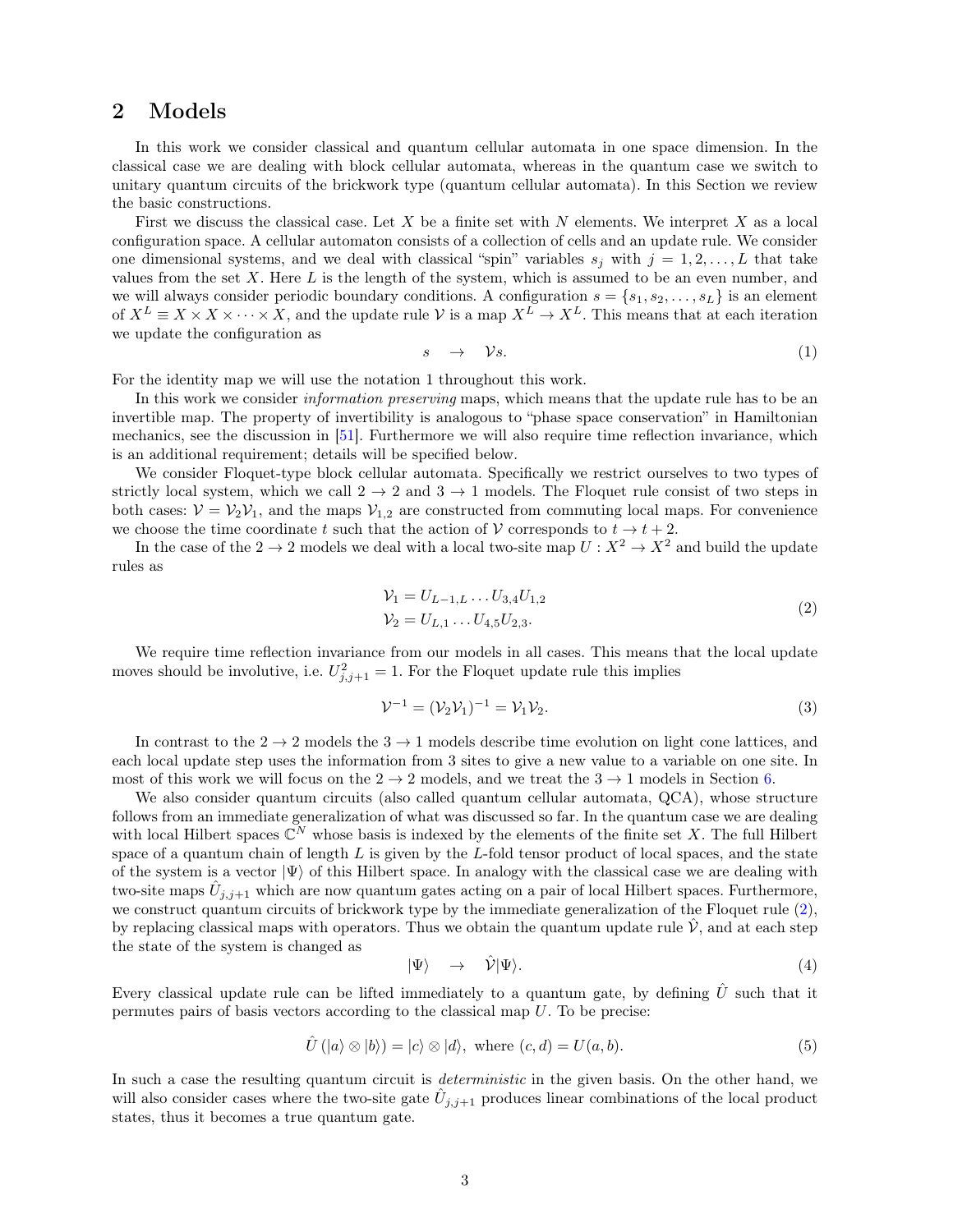<span id="page-3-0"></span>

Figure 1: Examples for time evolution in the classical cellular automata. In the plots the vertical direction corresponds to time, and the horizontal to space; the initial condition is given by the uppermost row, and time flows downwards. We plotted both half-steps of the Floquet cycle  $\mathcal{V} = \mathcal{V}_2 \mathcal{V}_1$ , and we use a convention such that the addition of two rows corresponds to  $t \to t + 2$ . This way the speed of propagation in the permutation model is  $v = \pm 1$ . In the space direction periodic boundary conditions are applied.

#### 2.1 Examples

Here we give two examples for the models that fit into our framework. Both models are classical, and they appeared earlier in the literature.

In the case of the classical  $2 \rightarrow 2$  models the simplest one is what we call the permutation model. It is defined for every set  $X$  by the permutation map  $\mathcal{P}$ :

$$
U(a,b) = \mathcal{P}(a,b) \equiv (b,a), \qquad a,b \in X. \tag{6}
$$

The application of the update rule leads to light cone propagation in the model, with the odd/even sub-lattices performing a cyclic shift to the right/left, respectively. An example for time evolution in this model is shown in Figure [1.](#page-3-0)

An other example is the XXC model with  $N = 3$ . Labelling the local configuration space as  $X =$ {1, 2, 3} the update rule is defined as

<span id="page-3-1"></span>
$$
U(a,b) = \begin{cases} (b,a) \text{ if } a=1 \text{ or } b=1\\ (a,b) \text{ otherwise.} \end{cases}
$$
 (7)

This update rule is closely related to the XXC quantum spin chains studied in [\[52\]](#page-24-10), hence the name. The map U appears at the "rational point" of the R-matrices presented in  $[52]$ . The update rule was later independently proposed in [\[6\]](#page-22-0) and the resulting model was further analyzed in [\[35,](#page-23-11) [36\]](#page-23-12). In these works it was observed that the map U satisfies the set theoretical Yang-Baxter relation (see Section [3\)](#page-5-0).

In the XXC model the state 1 can be interpreted as the "vacuum", and the two remaining states can be interpreted as particles with an inner degree of freedom, given by two colors. An example for the time evolution in this model is shown in Fig. [1.](#page-3-0) If we focus only on the dynamics of the "charge", i.e. we forget about the colors, then the model is found to be equivalent to the permutation model. The new features come when we add the non-trivial color dynamics. It can be seen that the particle numbers for the two colors are separately conserved, but the colors do not propagate ballistically, the colors get reflected during scattering. Therefore, the spatial ordering of the colors is conserved during time evolution, while the particles move along the light cones. This color dynamics is typical for the low energy scattering in quantum models with two-color excitations. The model shows complex transport properties, and a number of exact results for the real time evolution were computed in  $[6, 35, 36]$  $[6, 35, 36]$  $[6, 35, 36]$  $[6, 35, 36]$  $[6, 35, 36]$ .

#### 2.2 Local symmetries and local conservation laws

We are interested in models that have a large set of local conservation laws, and sometimes also a finite set of local symmetries. Therefore we discuss these concepts briefly, and introduce the necessary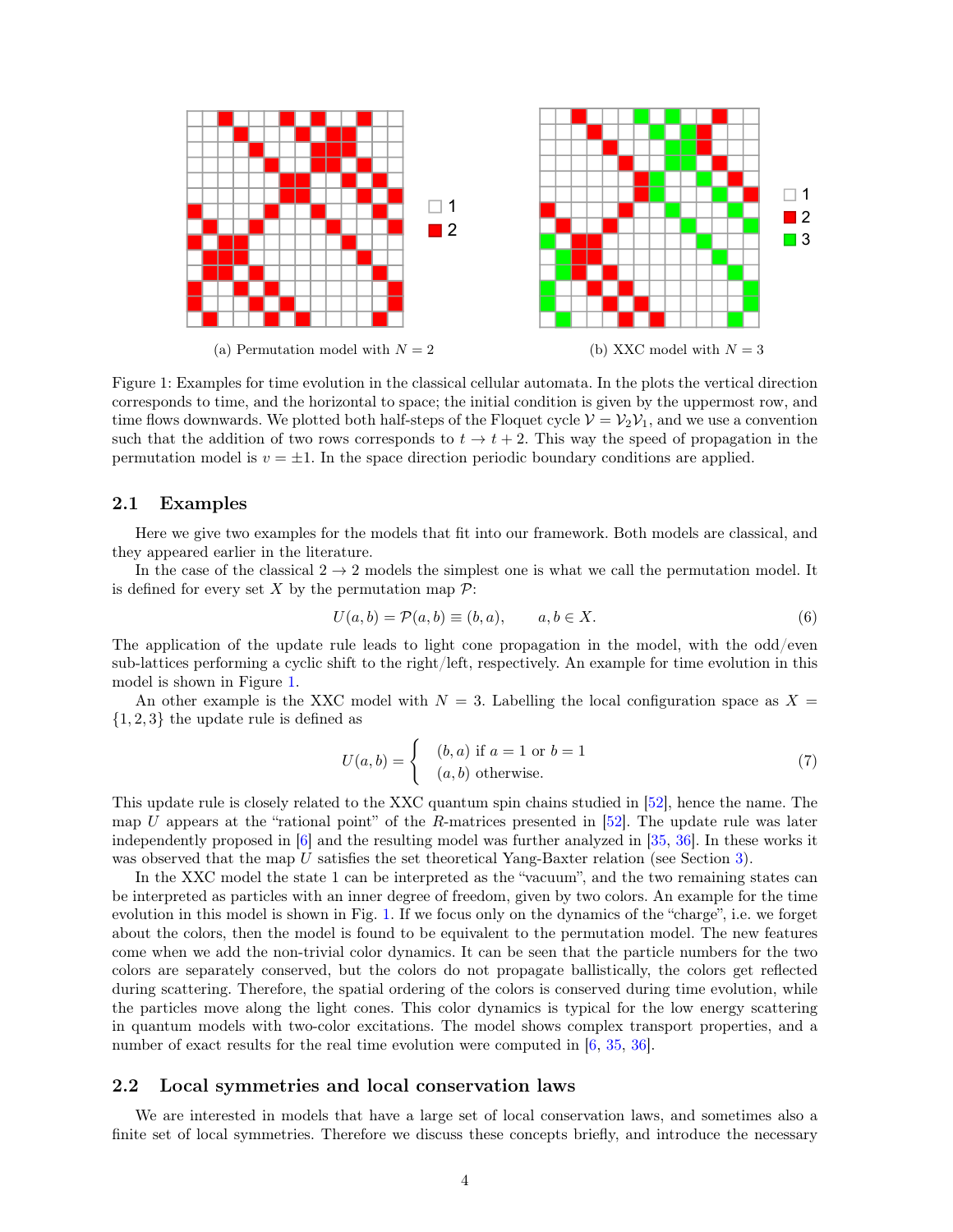notations. In these discussions we consider only the  $2 \rightarrow 2$  maps, but the generalization to the  $3 \rightarrow 1$  case is obvious.

First we discuss the symmetries and conservation laws in the classical language. The extension to the quantum case follows immediately, by lifting the classical maps to linear operators.

Let  $S: X \to X$  be a bijection. We say that the model has global symmetry S, if

<span id="page-4-1"></span>
$$
(S \times S)U_{1,2} = U_{1,2}(S \times S). \tag{8}
$$

This implies that the global extension of S defined as  $S \times S \times \cdots \times S$  is a symmetry of the cellular automaton, it commutes with the global update rule  $V$ .

It is also useful to discuss symmetries which can be applied locally. A special situation is if the symmetry operation can be applied along a light cone. We say that the symmetry operation  $S$  propagates ballistically if

<span id="page-4-2"></span>
$$
(1 \times S)U_{1,2} = U_{1,2}(S \times 1), \quad \text{and} \quad (S \times 1)U_{1,2} = U_{1,2}(1 \times S). \tag{9}
$$

This implies that

$$
\mathcal{V}S_{2k-1} = S_{2k+1}\mathcal{V}, \qquad \mathcal{V}S_{2k} = S_{2k-2}\mathcal{V}
$$
\n(10)

for every integer k, and we used the notation that  $S_j$  acts on site j. Consecutive application of the relations above implies that the permutation symmetry "propagates along light cones" and it connects different orbits by changing the local states only along a specific light cone.

Let us also discuss conserved charges. We consider functions  $q^{(\alpha)}: X^{\alpha} \to \mathbb{Z}$  with  $\alpha = 1, 2, ...$  and interpret them as local charge densities with range  $\alpha$ . We chose the image space of the charges to be the integers, which is very natural in systems with finite configuration spaces.

Correspondingly, we define translationally invariant extensive charges  $Q^{(\alpha)}: X^L \to \mathbb{Z}$  as

$$
Q^{(\alpha)} = \sum_{j=1}^{L} q^{(\alpha)}(j),
$$
\n(11)

where it is understood that  $q^{(\alpha)}(j)$  is the function  $q^{(\alpha)}$  applied on the segment  $[j, j+1, \ldots, j+\alpha-1]$  of the automaton, and periodic boundary conditions are understood. Our update rules  $\mathcal V$  are invariant with respect to translation by two sites only, therefore it is useful to study charges with the same invariance properties. This leads to the combinations

<span id="page-4-0"></span>
$$
Q^{(\alpha),+} = \sum_{j=1}^{L/2} q^{(\alpha)}(2j+1), \qquad Q^{(\alpha),-} = \sum_{j=1}^{L/2} q^{(\alpha)}(2j).
$$
 (12)

We say that a specific global charge  $Q^{(\alpha)}$  is conserved, if

<span id="page-4-3"></span>
$$
Q^{(\alpha)} = Q^{(\alpha)} \circ \mathcal{V} \tag{13}
$$

in every volume  $L \geq \alpha$ , such that the charge density  $q^{(\alpha)}$  is not changed as we increase L. The same definition applies for charges of the form [\(12\)](#page-4-0).

Formulas [\(8\)](#page-4-1)-[\(9\)](#page-4-2) are immediately generalized to the quantum case. Regarding the charges, in the quantum case one deals with local operator densities  $\hat{q}^{(\alpha)}$  and global charge operators  $\hat{Q}^{(\alpha)}$  and the value of a given charge on a state  $|\Psi\rangle$  is given by the mean value  $\langle \Psi | \hat{Q}^{(\alpha)} | \Psi \rangle$ . A quantum charge is conserved if it commutes with the time evolution as an operator:

<span id="page-4-4"></span>
$$
\hat{Q}^{(\alpha)}\hat{\mathcal{V}} = \hat{\mathcal{V}}\hat{Q}^{(\alpha)}.\tag{14}
$$

If the quantum circuit is deterministic, and if we restrict ourselves to states  $|\Psi\rangle$  which are product states in our computational basis, then the statement [\(13\)](#page-4-3) is equivalent to the conservation of  $\Psi|\hat{Q}^{(\alpha)}|\Psi\rangle$ which follows from  $(14)$ . However, the commutativity  $(14)$  carries more information than the classical conservation law, which is stored in the off-diagonal elements of the relation.

In the quantum setting ballistically propagating one-site operators were studied in [\[53\]](#page-24-11), they were called "solitons". In Clifford automata ballistically propagating multi-site charges were studied in [\[45\]](#page-24-3) and they were called "gliders".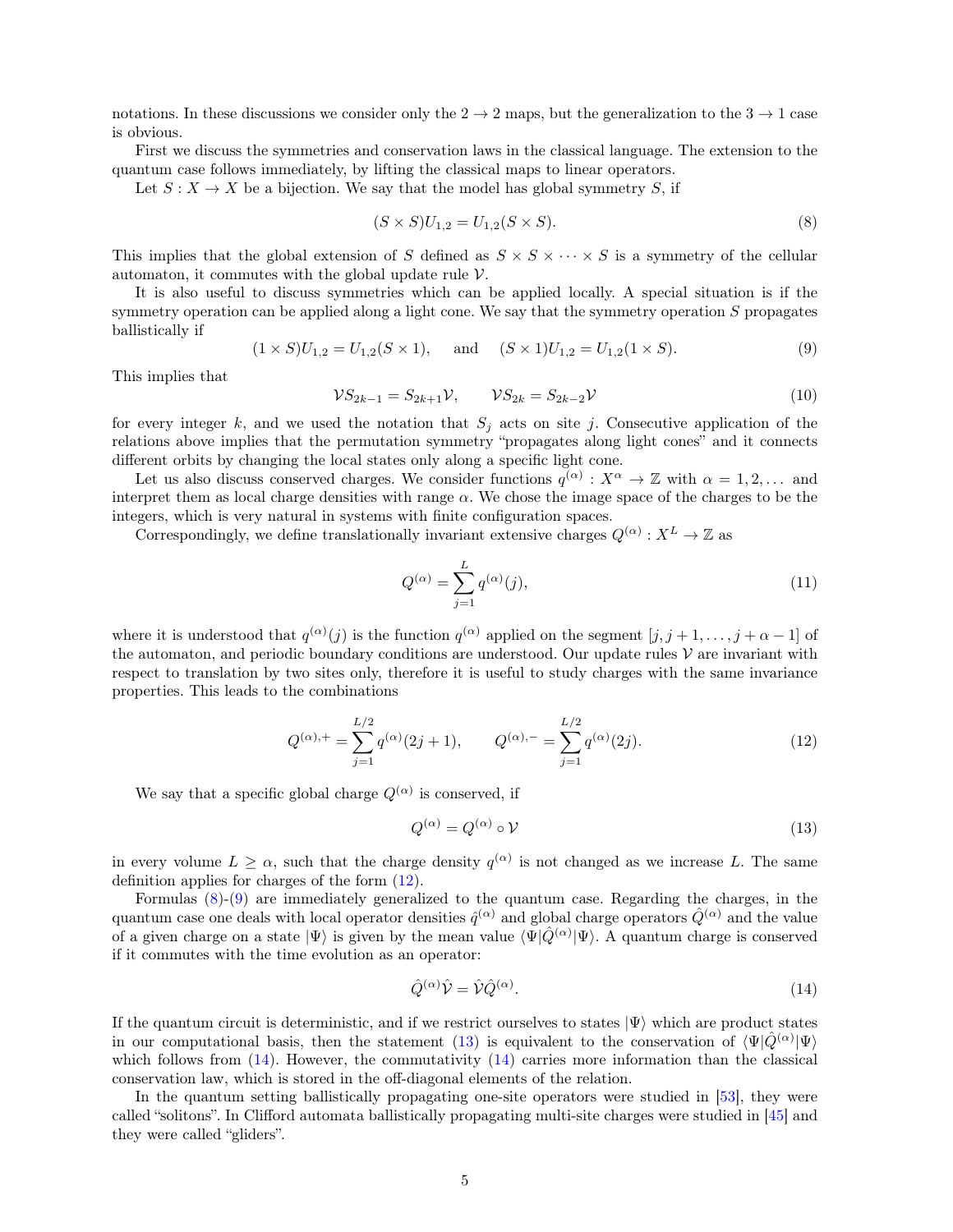Let us now also define a concrete basis for the local charges in the classical setting. For one-site charges  $X \to \mathbb{Z}$  let [a] denote the characteristic function of the local state a. To be more precise the value of charge [a] on a local variable  $s \in X$  is

$$
[a](s) = \begin{cases} 1 & \text{if } s = a \\ 0 & \text{otherwise.} \end{cases}
$$
 (15)

This definition gives  $N-1$  independent one-site charges, because  $\sum_{a=1}^{N} [a] = 1$ , where now 1 stands for the constant map  $X \to \mathbb{Z}$  whose value is  $1 \in \mathbb{Z}$ .

Multi-site charges are then generated by products and sums of the one-site charges, and we use the notation  $[a]_j$  for the one-site charge acting on site j. In the quantum mechanical setting the local operator corresponding to  $[a]_j$  is the projector  $P_j^a$  onto the local state  $|a\rangle$  of site j. Combinations of such projectors span the vector space of the diagonal operators.

For a specific model let  $N_r$  denote the number of independent extensive conserved charges with range  $\alpha \leq r$ . It is generally expected that an integrable cellular automaton should have an extensive set of conserved quantities, which means that  $N_r$  should grow at least linearly with r. There are models where  $N_r$  grows exponentially with  $r$ : we call these models super-integrable.

In analogy with the quantum case let us also define the "time evolution" for maps  $f: X^L \to X^L$  in the classical case as

$$
f \to \mathcal{V}^{-1} f \mathcal{V}.\tag{16}
$$

This is a simple analog of the time evolution of quantum operators in the Heisenberg picture.

### <span id="page-5-0"></span>3 Cellular automata from Yang-Baxter maps

We consider cellular automata, where the update rules are solutions to the set theoretical Yang-Baxter equation. We will focus mainly on  $2 \rightarrow 2$  models and we briefly discuss  $3 \rightarrow 1$  models in Section [6.](#page-16-0) In the following Sections we focus mainly on the classical case, and we discuss the quantum extensions in [7.](#page-18-0)

The set theoretical Yang-Baxter equation was introduced by Drinfeld in [\[37\]](#page-23-13). It is a relation for maps  $U: X^2 \to X^2$ , which takes the form

<span id="page-5-1"></span>
$$
U_{12}U_{23}U_{12} = U_{23}U_{12}U_{23}.\t\t(17)
$$

This is a relation for maps  $X^3 \to X^3$ , and it is understood that  $U_{j,j+1}$  acts on the components  $j, j+1$  of the triple product. Structurally it is equivalent to the so-called braid relation, or the "spectral parameter independent" quantum Yang-Baxter equation. Usually it is also required that  $U^2 = 1$ , although noninvolutive solutions were also considered in the literature, see for example [\[39\]](#page-23-15). In this work we say that  $U$  is a solution (or Yang-Baxter map) if it solves the relation  $(17)$  and it is involutive. We always restrict ourselves to space-reflection invariant cases, which is motivated by the physical applications. This requirement is usually not included in the definition of the Yang-Baxter map, but we do include it, so that we have reflection symmetry in both the space and time directions.

Every Yang-Baxter map U gives rise to a solution of the usual (quantum) Yang-Baxter equation, this is treated later in [7.](#page-18-0) Yang-Baxter maps were studied in [\[38,](#page-23-14) [39\]](#page-23-15) and in many other research works; we do not attempt to review the literature here. Concrete examples will be introduced later in Section [5.](#page-12-0)

Let us write the map  $U$  as

$$
U(x, y) = (F_x(y), G_y(x)),
$$
\n(18)

where  $F_x$ ,  $G_x$  are maps  $X \to X$  parameterized by an element x of X. We say that the solution U is non-degenerate if every map  $F_x$  and  $G_x$  is a bijection of X. The simplest example for a non-degenerate map is the permutation, when every  $F_x$  and  $G_x$  is the identity on X. In contrast, the identity solution given by

$$
U(x,y) = (x,y) \tag{19}
$$

is degenerate, because the functions  $F_x$  map every y to x.

Most of the literature focuses on non-degenerate maps due to their useful mathematical properties. Furthermore, in many papers the word "solution" is reserved to non-degenerate Yang-Baxter maps. However, for our purposes the degenerate maps are also important, so we do not exclude them from our studies. Recent papers which studied degenerate solutions include [\[54,](#page-24-12) [55,](#page-24-13) [56,](#page-24-14) [57\]](#page-24-15).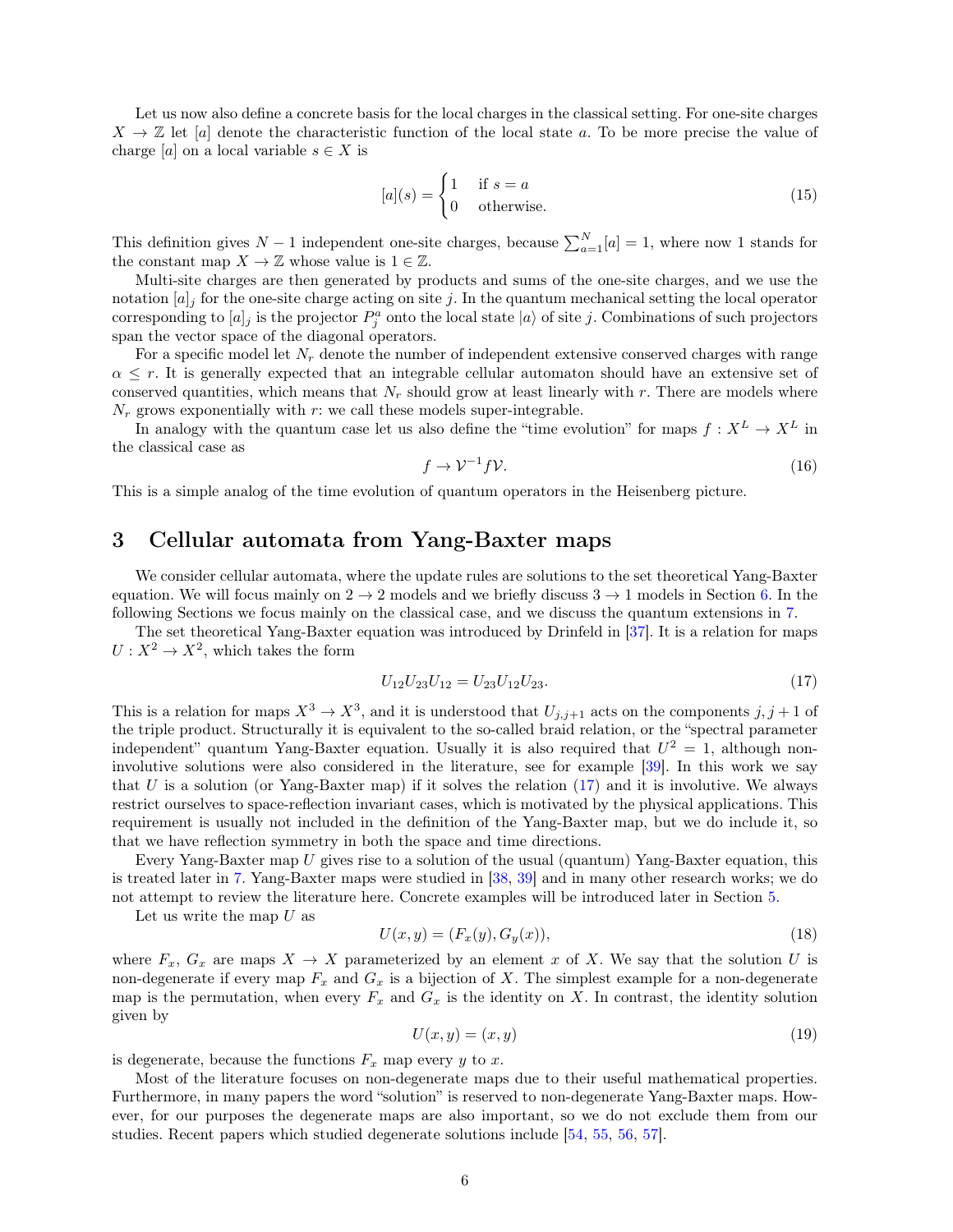The non-degenerate property is a classical counterpart of the "dual unitarity" of the quantum gates. This is discussed in more details in Section [3.3.](#page-8-0)

#### 3.1 Yang-Baxter maps and the permutation group

Here we discuss the implications of the Yang-Baxter relation. The ideas presented here appeared in many places in the literature, but the application to the block cellular automata seems to be new. Indeed it seems that the physical consequences that we find have not yet appeared in the literature.

The key idea is to relate the cellular automaton to the permutation group  $S_L$  acting on L elements. It is known that  $S_L$  can be generated by the  $L-1$  elementary permutations  $\sigma_j$ , which exchange the sites  $j$  and  $j + 1$ . These generators are subject to relations

$$
\sigma_j \sigma_{j+1} \sigma_j = \sigma_{j+1} \sigma_j \sigma_{j+1}
$$
  
\n
$$
\sigma_j \sigma_k = \sigma_k \sigma_j, \text{ if } |j-k| \ge 2
$$
  
\n
$$
\sigma_j^2 = 1.
$$
\n(20)

These relations uniquely determine the group  $S_L$ . Furthermore, they are formally equivalent to the relations satisfied by the local two-site maps  $U_{j,j+1}$ . Therefore we can generate a homomorphism  $\Lambda$  from  $S_L$  to bijective maps  $X^L \to X^L$  by the assignments for the generators

$$
\Lambda(\sigma_j) = U_{j,j+1}.\tag{21}
$$

In other words the correspondence  $\sigma_j \to U_{j,j+1}$  defines a group action of  $S_L$  on  $X^L$ . The image of a generic element  $\sigma \in S_L$  can be computed if we reconstruct it as a product of elementary exchanges. For example, the exchange of sites 1 and 3 is written as  $\sigma_{1,3} = \sigma_{1,2}\sigma_{2,3}\sigma_{1,2}$  and this yields

$$
\Lambda(\sigma_{1,3}) = U_{1,2} U_{2,3} U_{1,2}.
$$
\n(22)

It is important that the homomorphism is not compatible with periodic boundary conditions, because we chose a specific set of elementary exchanges  $\sigma_{1,2}, \sigma_{2,3}, \ldots, \sigma_{L-1,L}$  and the exchange of the first and last sites  $\sigma_{1,L}$  is not a member of the generating set. In fact  $\sigma_{1,L}$  can be expressed using the elementary generators as

$$
\sigma_{1,L} = \sigma_1 \sigma_2 \dots \sigma_{L-2} \sigma_{L-1} \sigma_{L-2} \dots \sigma_2 \sigma_1. \tag{23}
$$

The corresponding map will be

<span id="page-6-1"></span>
$$
\Lambda(\sigma_{1,L}) = U_{12}U_{23}\dots U_{L-2,L-1}U_{L-1,L}U_{L-2,L-1}\dots U_{23}U_{12},\tag{24}
$$

thus in the typical case

<span id="page-6-0"></span>
$$
\Lambda(\sigma_{1,L}) \neq U_{1,L}.\tag{25}
$$

Let us now define a simplified dynamical system directly for  $S_L$ ; we call it the permutation system. The dynamical variable is now  $\varsigma_t \in S_L$ , where t is the discrete time index, and the equation of motion is given by

<span id="page-6-2"></span>
$$
\varsigma_{t+2} = V \varsigma_t,\tag{26}
$$

where  $V \in S_L$  is given explicitly by

<span id="page-6-3"></span>
$$
V = \sigma_{1,L}\sigma_{L-2}\dots\sigma_4\sigma_2\sigma_{L-1}\sigma_{L-3}\sigma_3\sigma_1. \tag{27}
$$

Note that here every element is an elementary generator of  $S_L$  except for  $\sigma_{1,L}$ .

This dynamical system is trivially solved: we find that after each iteration the elements on the odd/even sub-lattices move to the right/left by two sites. This implies  $V^{L/2} = 1$ , which means that the orbits close after  $L/2$  iterations. Alternatively this can be seen if we write V using permutation cycles as

$$
V = (2, 4, 6, \dots, L)(L - 1, L - 3, \dots, 3, 1),\tag{28}
$$

from which it is clear that the order of  $V$  is  $L/2$ .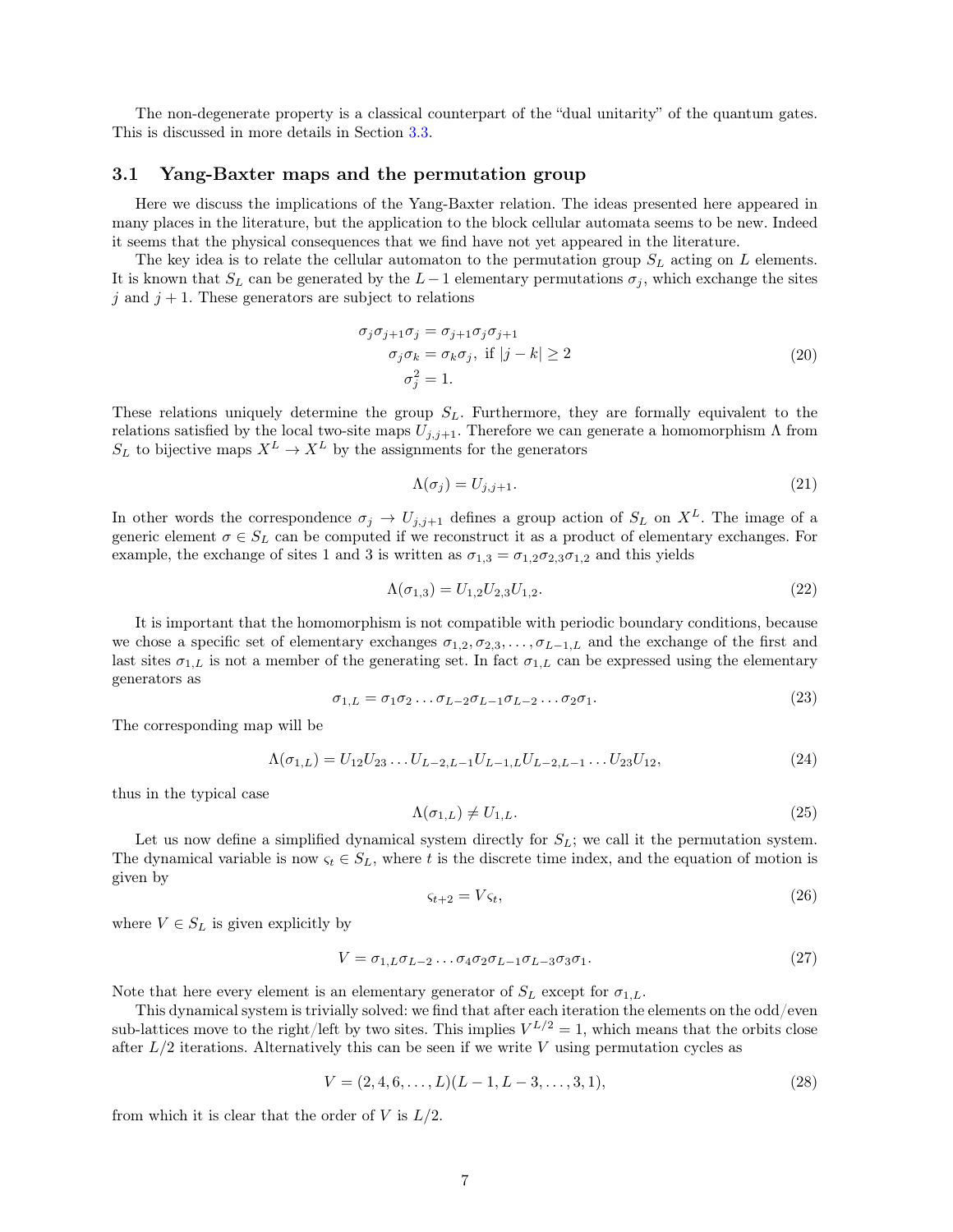However, this does not imply the same behaviour for our permutation model. The update rule  $\mathcal V$  of our cellular automaton is generally not compatible with the homomorphism:

<span id="page-7-0"></span>
$$
\Lambda(V) \neq \mathcal{V},\tag{29}
$$

which follows simply from [\(25\)](#page-6-0). Therefore the homomorphism can not be used to obtain global information about the cellular automata. Instead, it can give local information as discussed in the next Subsection. Essentially the same observations were already made in [\[12,](#page-22-6) [38\]](#page-23-14). The non-equality [\(29\)](#page-7-0) allows for orbit lengths longer than L, except if the Yang-Baxter map is non-degenerate, see Subsection [3.3.](#page-8-0)

#### 3.2 Conservation laws

Now we establish the existence of a large set of ballistically propagating maps (operators) and local charges. First we construct ballistically propagating operators in the permutation system, and then we project them down to the cellular automaton. As we described above, the time evolution of the permutation system is such that the even and odd sub-lattices are moving undisturbed to the left and to the right by two sites after each iteration. This means that every local operation or local charge which deals with only one sub-lattice will propagate freely to the left or to the right.

To be more precise let us choose a range  $\alpha$  and let  $\Sigma(j) \in S_L$  be a permutation which acts non-trivially only on the segment  $[j, j+1, \ldots, j+2\alpha]$  such that it only acts on the odd sites, it leaves the elements on the even sub-lattice invariant, and  $j \ge 1$  and  $j + 2\alpha \le L - 2$ . Time evolution of the permutation system gives

$$
V\Sigma(j)V^{-1} = \Sigma(j+2). \tag{30}
$$

We interpret this as follows: under the adjoint action of  $V$  the permutation is shifted to the right "ballistically", and there is no "operator spreading".

Now we apply the group homomorphism  $\Lambda$  to the equation above. We assume that the segment  $[j, j+1, \ldots, j+2\alpha]$  is well separated from the boundary sites 1 and L, so that the boundary link  $\sigma_{1,L}$ would not appear in the resulting computations. In this case we can use the homomorphism  $\Lambda$  and we can actually make the substitution  $\Lambda(V) \to V$  for the time evolution of the localized operator, so that we obtain

<span id="page-7-1"></span>
$$
\mathcal{V}\Lambda(\Sigma(j))\mathcal{V}^{-1} = \Lambda(\Sigma(j+2)).\tag{31}
$$

This means that the operator  $\Lambda(\Sigma(j))$  gets transformed ballistically on the cellular automaton, and there is no "operator spreading". Such operators were called gliders in [\[45\]](#page-24-3).

Let us consider examples for this. The simplest permutation which acts only on odd sites is

$$
\Sigma(1) = \sigma_{1,3} = \sigma_{1,2}\sigma_{2,3}\sigma_{1,2}.
$$
\n(32)

Here we set  $j = 1$  and  $\alpha = 1$ . The image of this operator under the homomorphism is

<span id="page-7-2"></span>
$$
\Lambda(\Sigma(1)) = U_{12} U_{23} U_{12}.
$$
\n(33)

Thus we obtain that the operator on the r.h.s. above propagates ballistically to the right. Actually in this simple case the relation

$$
\mathcal{V}U_{12}U_{23}U_{12}\mathcal{V}^{-1} = U_{34}U_{45}U_{34} \tag{34}
$$

can be established directly using the exchange relations [\(17\)](#page-5-1) and the involutive property of the two site maps.

Ballistically propagating multi-site operators can be obtained in the same manner.

We can also construct ballistically propagating local charge densities. In this classical case we mimic the computation of mean values quantum mechanics. To every map  $f: X^L \to X^L$  we associate a function  $q: X^L \to \mathbb{Z}$  such that

$$
q(s) = \begin{cases} 1 & \text{if } f(s) = s \\ 0 & \text{otherwise.} \end{cases}
$$
 (35)

If the map f acts only locally on a few sites, then the function  $q$  will also depend only on the variables on those sites.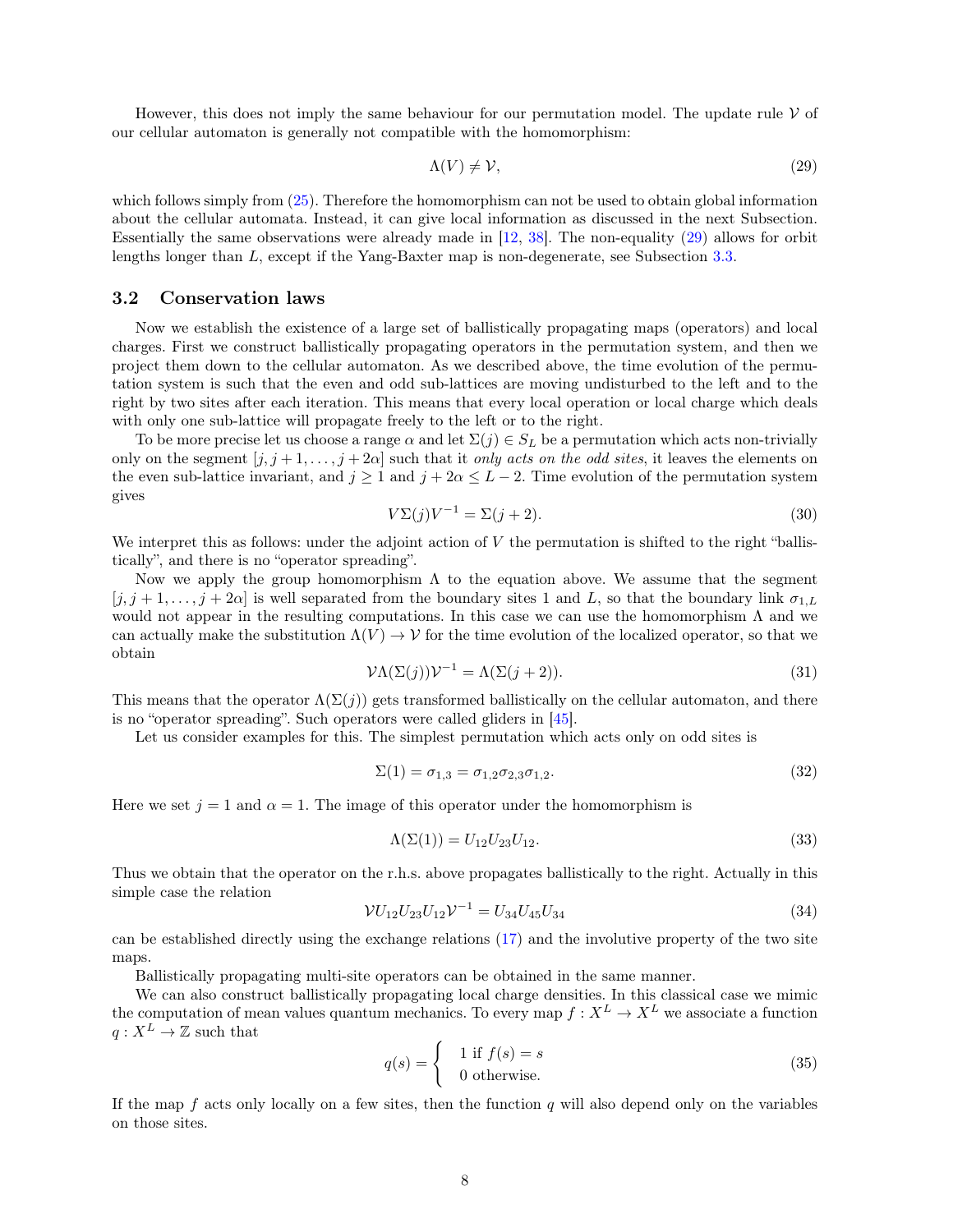Let us now consider a local map  $\Sigma(j)$  with range  $2\alpha+1$  which acts on the segment  $[j, j+1, \ldots, j+2\alpha]$ . This leads to a function  $q(j)$  which depends only on the sites in  $[j, j + 1, \ldots, j + 2\alpha]$ . Then the equation of motion [\(31\)](#page-7-1) implies that

$$
q(j) \circ \mathcal{V} = q(j-2). \tag{36}
$$

This means that we obtained ballistically propagating charge densities. The chiral sums defined as

$$
Q^{+} = \sum_{j=1}^{L/2} q(2j+1), \qquad Q^{-} = \sum_{j=1}^{L/2} q(2j)
$$
 (37)

are separately conserved, and it is important that the charge densities do not suffer "spreading". The simplest example is the three site charge obtained from [\(33\)](#page-7-2). The concrete representation of these charges will depend on the model.

In the permutation system the number of such conserved operators grows as  $(\alpha + 1)!$  with the range  $2\alpha + 1$  as defined above. This growth appears faster than exponential. However, in a given cellular automaton with a finite N there is only an exponential number of independent charges for a finite range  $2\alpha + 1$ . This means that the different charges that the construction gives will become linearly dependent as  $\alpha$  is increased. The question of how many of them remain linearly independent can not be answered by our computation, and this can be model specific. Based on concrete examples it seems that there is always an exponential growth of the set of the independent charges, unless the model is completely trivial with  $U = 1$ . However, we can not prove this at the moment.

#### <span id="page-8-0"></span>3.3 Dual unitary Yang-Baxter maps

An important implication of the non-degeneracy condition is, that in such cases there exists a "crossing" transformation for the map [\[38\]](#page-23-14). Let us view sets of elements  $\{x, y, u, v\}$  as an allowed configuration if

<span id="page-8-1"></span>
$$
R(x, y) = (u, v). \tag{38}
$$

The non-degeneracy condition implies that the variables  $x$  and  $v$  can be "crossed", which means that for every pair y and v there is precisely one pair x, u such that the relation  $(38)$  holds. This means that the update step is deterministic also when viewed as a "map acting in the space direction". It follows that the unitary operator  $\hat{U}$  acting on  $\mathbb{C}^N \times \mathbb{C}^N$  is a "dual unitary gate" [\[46,](#page-24-4) [47,](#page-24-5) [48\]](#page-24-6). A special property of such quantum circuits is that the infinite temperature one-point correlation functions are non-zero only along light cones, and within these rays one can observe ergodic, mixing, or stable behaviour, see [\[48\]](#page-24-6). Dual unitarity is a concept which is independent from integrability, although it was known that these properties can overlap. For local dimension  $N = 2$  the only integrable dual unitary gates are equivalent to the permutation map multiplied by a diagonal unitary matrix [\[48\]](#page-24-6). Our contribution here is that the Yang-Baxter maps are integrable dual unitary models with local dimensions  $N \geq 3$ .

It was shown in [\[38\]](#page-23-14) that a dual-unitary Yang-Baxter map induces a group action of  $S_L$  on  $X^L$  which is conjugate to the standard permutation action. To be more precise, it was explicitly shown that there exists a map  $J_L: X^L \to X^L$  such that for every elementary exchange  $\sigma_{j,j+1} \in S_L$ 

<span id="page-8-2"></span>
$$
U_{j,j+1} = J_L^{-1} \mathcal{P}_{j,j+1} J_L,\tag{39}
$$

where  $\mathcal{P}_{i,j+1}$  is the operation in  $S_L$  which exchanges the content of sites j and j + 1. This homomorphism can be extended to the exchange of any two elements, for example

$$
U_{1,L} = J_L^{-1} \mathcal{P}_{1,L} J_L,\tag{40}
$$

which follows from  $(24)$  after substituting  $(39)$  for the elementary exchanges and then using the concrete algebra of the local permutation steps  $\mathcal{P}_{j,k}$ .

Combining these observations we get that in dual unitary models the homomorphism  $\Lambda$  is actually compatible with the periodic boundary conditions, and the update rule of the automaton follows from

$$
\mathcal{V} = J_L^{-1} \mathcal{V}_P J_L,\tag{41}
$$

where  $V_P$  is the update rule of the permutation model.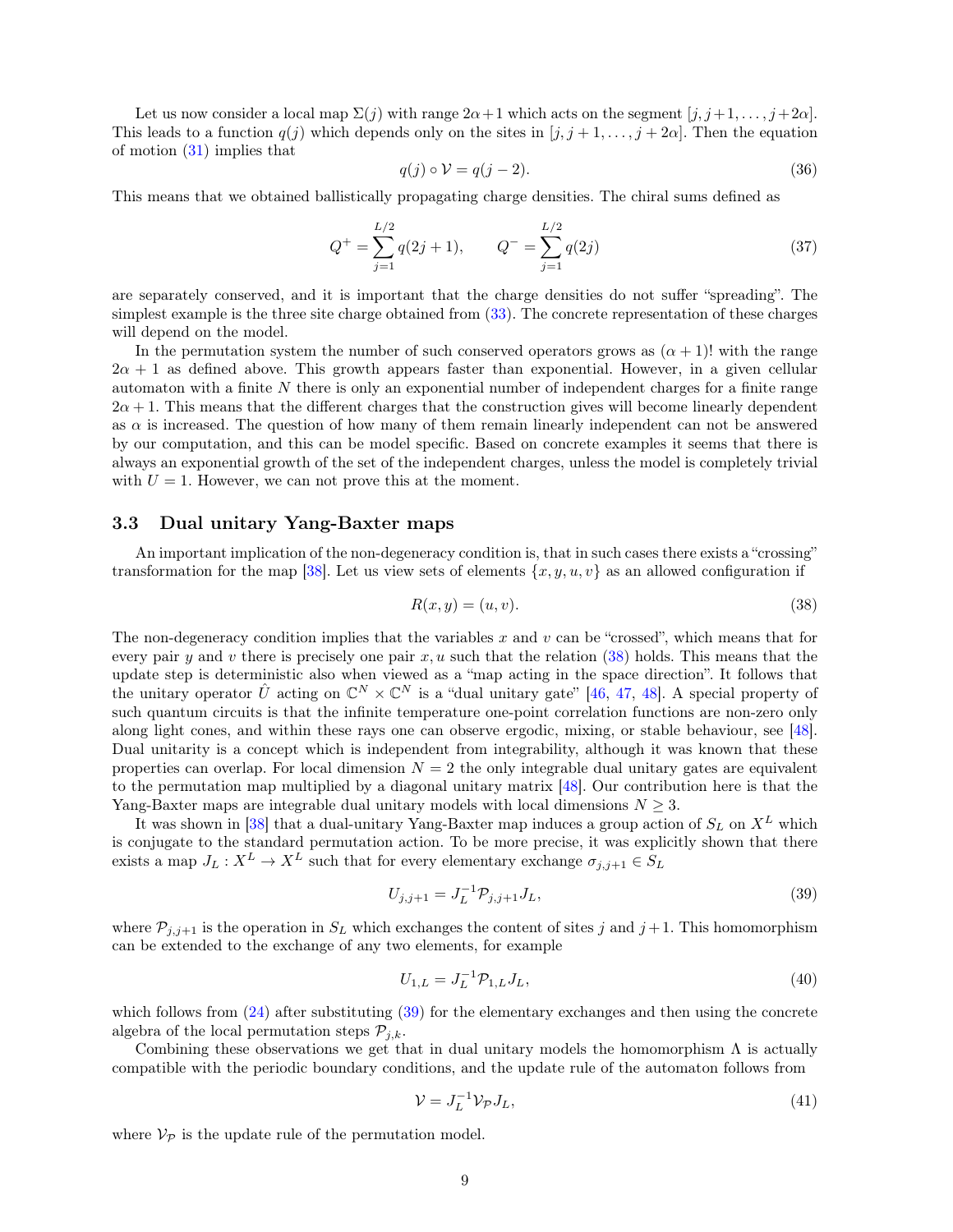The similarity transformation given by  $J_L$  is typically quite non-local, thus the dynamics resulting from  $V$  can still be interesting from a physical point of view. Nevertheless an important consequence is that in dual unitary models

<span id="page-9-2"></span>
$$
\mathcal{V}^{L/2} = 1.\tag{42}
$$

Thus the maximal length of the orbits is L in these models.

We remark that the concept of "classical dual unitarity" is independent from integrability. In this work we consider only the Yang-Baxter maps, but other classical dual unitary models also deserve study, see also Section [8.](#page-20-0)

#### 3.4 Commuting update rules

It is a central property of integrable models that there exist a large number of flows which commute with each other. In classical mechanics these flows are generated by the conserved functions and the Poisson bracket. In quantum mechanics the flows are generated by the Hermitian higher charges of the models. In contrast, such flows have not yet been discussed for the block cellular automata that we investigate. In the case of integrable quad equations the commuting flows are well understood, and postulating their existence can lead to a classification of such equations [\[10,](#page-22-4) [58\]](#page-24-16). However, it appears that for BCA such flows have not yet been discussed.

Here we show how to compute different types of commuting update rules for our models, just by using the properties of the Yang-Baxter maps and the spatial ordering of the update steps. It would be desirable to obtain commuting update rules which are constructed in a similar way as our map  $\mathcal V$  through [\(2\)](#page-2-1) with some other two-site map  $V_{i,j+1}$ . However, it is not possible to find such maps without using concrete information about the model. Instead, we present commuting update rules with modified periodicity in space and time, such that the rules only use our basic map  $U_{i,j+1}$ . It is possible that in specific models additional commuting flows could be found on a case by case basis, but here we focus only on the generic structures. We take inspiration once again from the permutation system, whose dynamics is defined by [\(26\)](#page-6-2). As explained above, the odd/even sites move to the right/left, in a uniform way. Therefore, in this system we can easily find update rules which commute with the main equation of motion: we can take any classical map which acts only on one of the sub-lattices. However, this comes at a cost: generally we need to break the translation symmetry of the chain in both the space and time directions. This is explained on the simplest example.

<span id="page-9-1"></span>In  $S_L$  with  $L = 4k$  let us define the following two elements:

$$
Z_1 = \sigma_{L-3, L-1} \dots \sigma_{9,11} \sigma_{5,7} \sigma_{1,3}
$$
  
\n
$$
Z_2 = \sigma_{L-1,1} \dots \sigma_{11,13} \sigma_{7,9} \sigma_{3,5}.
$$
\n(43)

The combination

$$
Z = Z_2 Z_1. \tag{44}
$$

generates a simple dynamics, where only sites on the odd sub-lattice are moved, and one half of them moves to the left, one half moves to the right. This update rule does not immediately commute with V defined in [\(27\)](#page-6-3) above, instead we have

<span id="page-9-0"></span>
$$
ZV^2 = V^2Z.\t\t(45)
$$

The update rule  $Z$  is invariant with respect to translation with 4 sites, and  $(45)$  implies that within time period 4 it commutes with the dynamics of the actual model.

Now we use once again the homomorphism  $\Lambda$  from  $S_L$  to the maps  $X^L \to X^L$ , and we obtain a new update rule  $\mathcal{Z} = \mathcal{Z}_2 \mathcal{Z}_1$  for our cellular automaton, where we replace the permutations in [\(43\)](#page-9-1) by their images under  $\Lambda$ . Earlier we computed  $(33)$ , and now we use this to write

$$
\mathcal{Z}_1 = \prod_{j=1}^{L/4} U_{4j+1, 4j+2} U_{4j+2, 4j+3} U_{4j+1, 4j+2}
$$
\n
$$
\mathcal{Z}_2 = \prod_{j=1}^{L/4} U_{4j-1, 4j} U_{4j, 4j+1} U_{4j-1, 4j}.
$$
\n(46)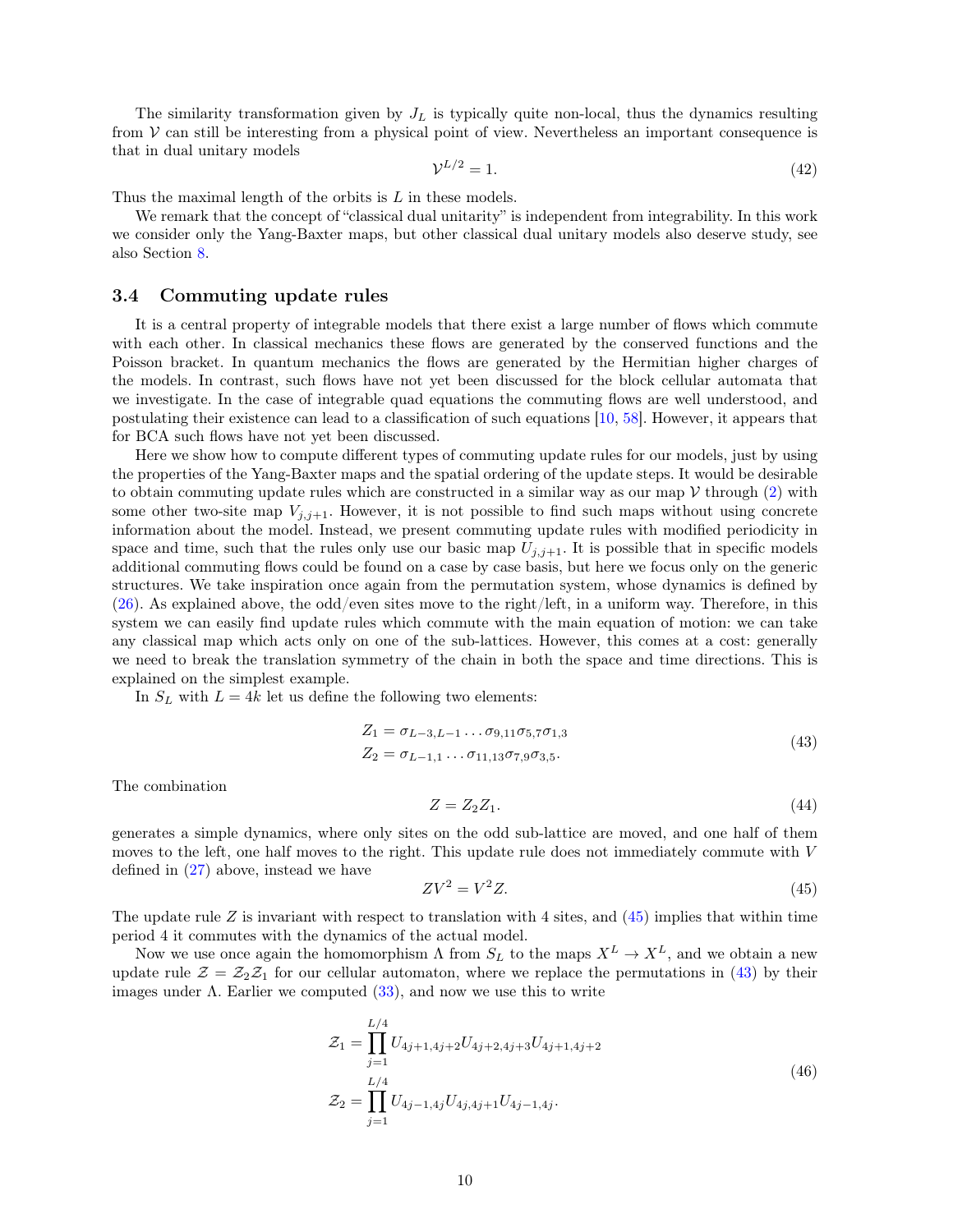In these formulas we included products that reach over the end of the spin chain. This is a consistent step, even though generally  $\Lambda(\sigma_{1,L}) \neq U_{1,L}$ . The reason why the manipulations work is that the commutation relations hold locally, and if we have products of non-overlapping operators, then the manipulations can be performed locally, without encountering problems regarding the global definition of the homomorphism Λ.

Note that these maps are just products of the operators  $\Sigma$  defined in [\(33\)](#page-7-2). We already established that the operators propagate ballistically on the chain, and this also implies that a non-overlapping product of them will be a "conserved map", which is equivalent to a commuting flow. The only complication is that commutation with a single instance of V would change the orders of  $\mathcal{Z}_1$  and  $\mathcal{Z}_2$  and that is why we need the commutation relation [\(45\)](#page-9-0), which implies

$$
\mathcal{Z}\mathcal{V}^2 = \mathcal{V}^2\mathcal{Z}.\tag{47}
$$

The dynamics generated by  $\mathcal Z$  is generally not trivial, this can be seen already in the permutation model.

For the sake of completeness we also a different type of commuting flow, where the locality of the new update rule is of different type as before. Let us construct the formal operator

$$
\tilde{\mathcal{V}} = \dots U_{3,4} U_{2,3} U_{1,2} \dots \tag{48}
$$

We assume the product to be infinite in both directions. Such an operator is used in the construction of the box-ball systems [\[17\]](#page-22-11), and in such a case the new value given to a variable depends on the equal-time values of the variables to the left of it. In this form the operator is not well defined due to the two boundaries at infinities. The usual way to deal with the problem is to assume that there is a vacuum configuration 0 such that it is an invariant global state of the map:  $U(0,0) = (0,0)$ , and we are dealing with configurations such that  $s_j = 0$  for all  $|j| > K$  with some large K. Then it is trivially shown that  $\mathcal{V}$ commutes with our more standard update rule V.

The problem with this definition is that in many models there can be different vacuum configurations, and depending on the choice of the vacuum at the two infinities we can get different action of  $V$  even in the bulk of the chain. In other words, this map is very sensitive to the boundary conditions, which always effect the bulk as well.

#### 3.5 Open boundary conditions

For the sake of completeness we also consider cellular automata with open boundary conditions, and we focus specifically on free boundaries. In this case the Floquet update rule of the automaton is  $\mathcal{V}^B = \mathcal{V}_2^B \mathcal{V}_1$ , where  $\mathcal{V}_1$  is given by the same formula as in [\(2\)](#page-2-1), but  $\mathcal{V}_2^B$  is

$$
\mathcal{V}_2^B = U_{L-2,L-1} \dots U_{4,5} U_{2,3}.\tag{49}
$$

The only difference as opposed to  $V_2$  is that the boundary link  $U_{L,1}$  is now missing.

This model has the same dynamics in the bulk as in the periodic, but the global dynamical properties are different. In this case the homomorphism from  $S_L$  to the maps  $X^L \to X^L$  works seamlessly, and we obtain

$$
\mathcal{V}^B = \Lambda(V^B),\tag{50}
$$

where  $V^B \in S_L$  is given by the analogous formula

$$
V^B = \sigma_{L-2} \dots \sigma_4 \sigma_2 \sigma_{L-1} \sigma_{L-2} \sigma_3 \sigma_1. \tag{51}
$$

It is easily seen that this element of  $S_L$  has order  $L$ , and it follows that

$$
(\mathcal{V}^B)^L = 1.\tag{52}
$$

Thus the cellular automaton with free boundaries has simpler global dynamics for all Yang-Baxter maps, and its orbit lengths are divisors of L. Writing  $V^B$  using cycles we obtain

$$
V^B = (2, 4, 6, \dots, L-2, L, L-1, L-3, \dots, 3, 1),
$$
\n<sup>(53)</sup>

thus it is indeed an element of order L.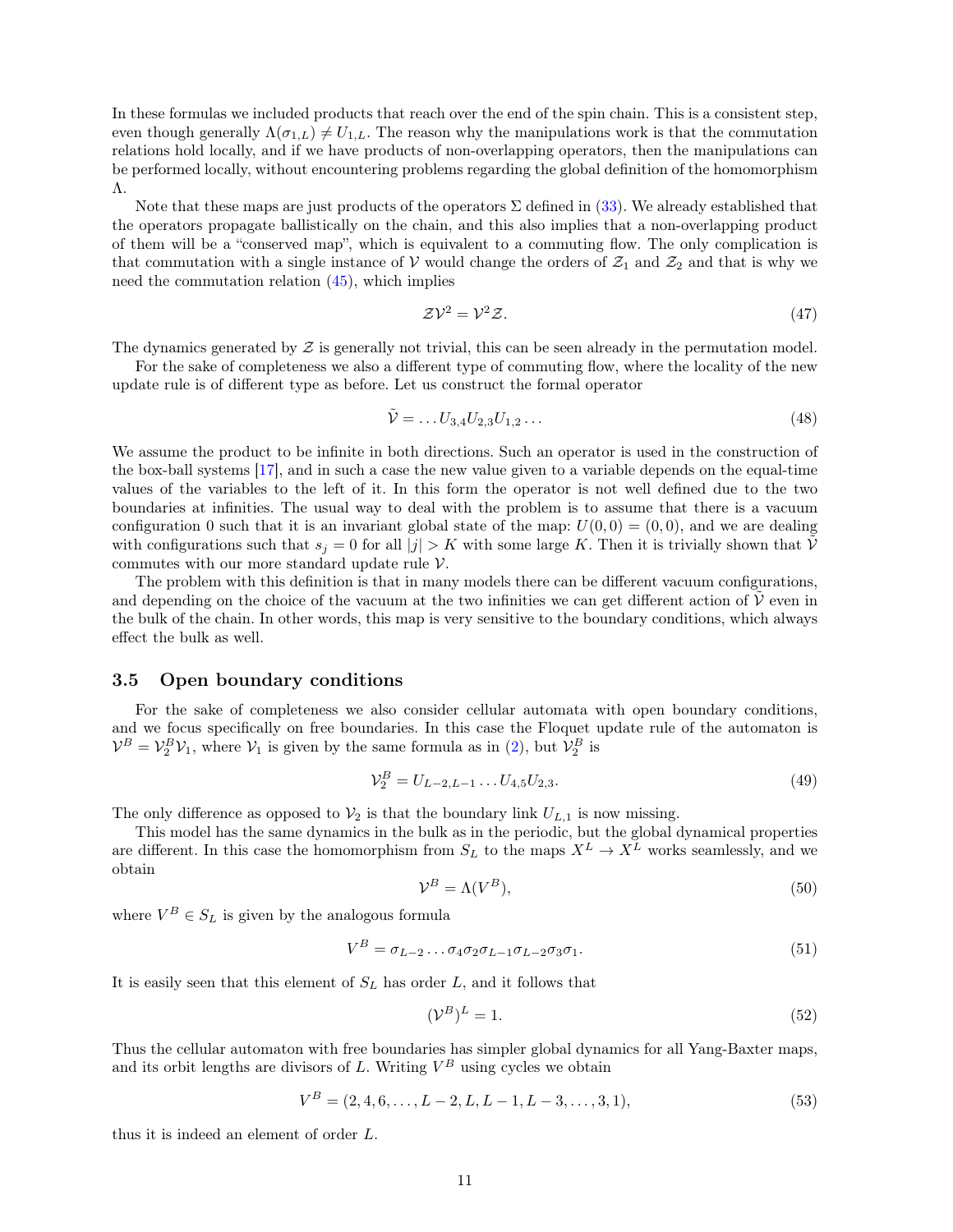### 4 Conservation laws and ergodicity

In this Section we discuss the connection between the integrability and the ergodicity properties of the cellular automata. In a classical dynamical system ergodic behaviour means that the orbits cover the sub-manifold of the phase space allowed by the maximal set of conserved charges. Integrable systems have a lot of conservation laws, which implies that the orbits are restricted to sub-manifolds with much lower dimension than that of the full phase space. It is natural question to ask: How does this phenomenon manifest itself for classical cellular automata?

The configuration space of the finite volume cellular automata is finite, and it is a natural idea to study how this space splits into the orbits. In parallel we can ask: what is the maximal set of independent charges for a finite cellular automaton, and how does this relate to integrability?

Let us consider the orbits of configurations under time evolution generated by  $\mathcal V$ . The total configurations ration space splits into the union of orbits as  $X^L = O_1 \cup O_2 \cup \cdots \cup O_{N_o}$ , where each  $O_j$  is a closed orbit and  $N<sub>o</sub>$  denotes the total number of orbits. For each orbit  $O<sub>j</sub>$  we can define its characteristic function  $Q^{(j)}: X^L \to \mathbb{Z}$  which takes the values

$$
Q^{(j)}(s) = \begin{cases} 1 \text{ if } s \in O_j \\ 0 \text{ if } s \notin O_j. \end{cases}
$$
 (54)

All of these functions are conserved by the time evolution, but they are not independent from each other. For example if we know that one of the characteristic functions takes value 1 on a specific configuration, then all of the other functions take value 0. In fact, for a finite automaton there is only one algebraically independent charge, which can be chosen as

$$
Q = \sum_{j=1}^{N_o} jQ^{(j)},\tag{55}
$$

The value of this charge simply just tell us the index of the orbit to which the configuration belongs.

However, the construction of these charges involves the full solution of the time evolution, therefore they are not directly relevant for the discussions of integrability. The situation is similar to quantum mechanics, where in a finite Hilbert space a full set of conserved charges for a Hamiltonian  $H$  can be constructed using the projectors  $\hat{P}_j = |j\rangle\langle j|$ , where  $|j\rangle$  are the eigenvectors of  $\hat{H}$ , but the existence of these operators involves the full solution of the model and therefore they do not tell us anything about the integrability properties.

One way out of this problem is to consider local charge densities as we did above. This generates extensive charges, whose construction is "stable" as the volume  $L$  is increased. However, the drawback is that for such charges it is not immediately clear to what extent they foliate the finite configuration spaces. Generally we expect that if there are more and more functionally independent charges, then the foliation of the configuration space becomes more and more restrictive, leading to shorter and shorter orbit lengths. Let us now discuss three types of behaviour for this phenomenon.

A generic non-integrable model has a finite number of conserved local charges. In such models it is expected that the orbit lengths grow exponentially with the system size. In the most general case when there are no symmetries present (thus the model is not invariant with respect to space and time reflection, and there are no hidden symmetries either) we can expect that the orbit length grows in the same way as the configuration space grows, i.e. typical orbit lengths  $\ell$  should scale as

$$
\log(\ell) = L \log(N) + \dots \tag{56}
$$

where the sub-leading corrections grow slower than linearly in  $L$ . It is known that discrete symmetries can lead to less ergodic behaviour [\[59\]](#page-24-17).

In a generic integrable model the number of local charges with range  $\alpha$  grows linearly with  $\alpha$ . Therefore we expect that the total amount of information gathered from all the extensive local charges grows exponentially with the volume. Therefore we expect typical orbit lengths  $\ell$  to scale as

<span id="page-11-0"></span>
$$
\log(\ell) = Lc + \dots \quad \text{where now} \quad 0 < c < \log(N). \tag{57}
$$

In contrast, in superintegrable models we have an exponentially large set of local conservation laws. It is natural to expect that this will lead to sub-exponential growth of the orbit lengths. In particular, for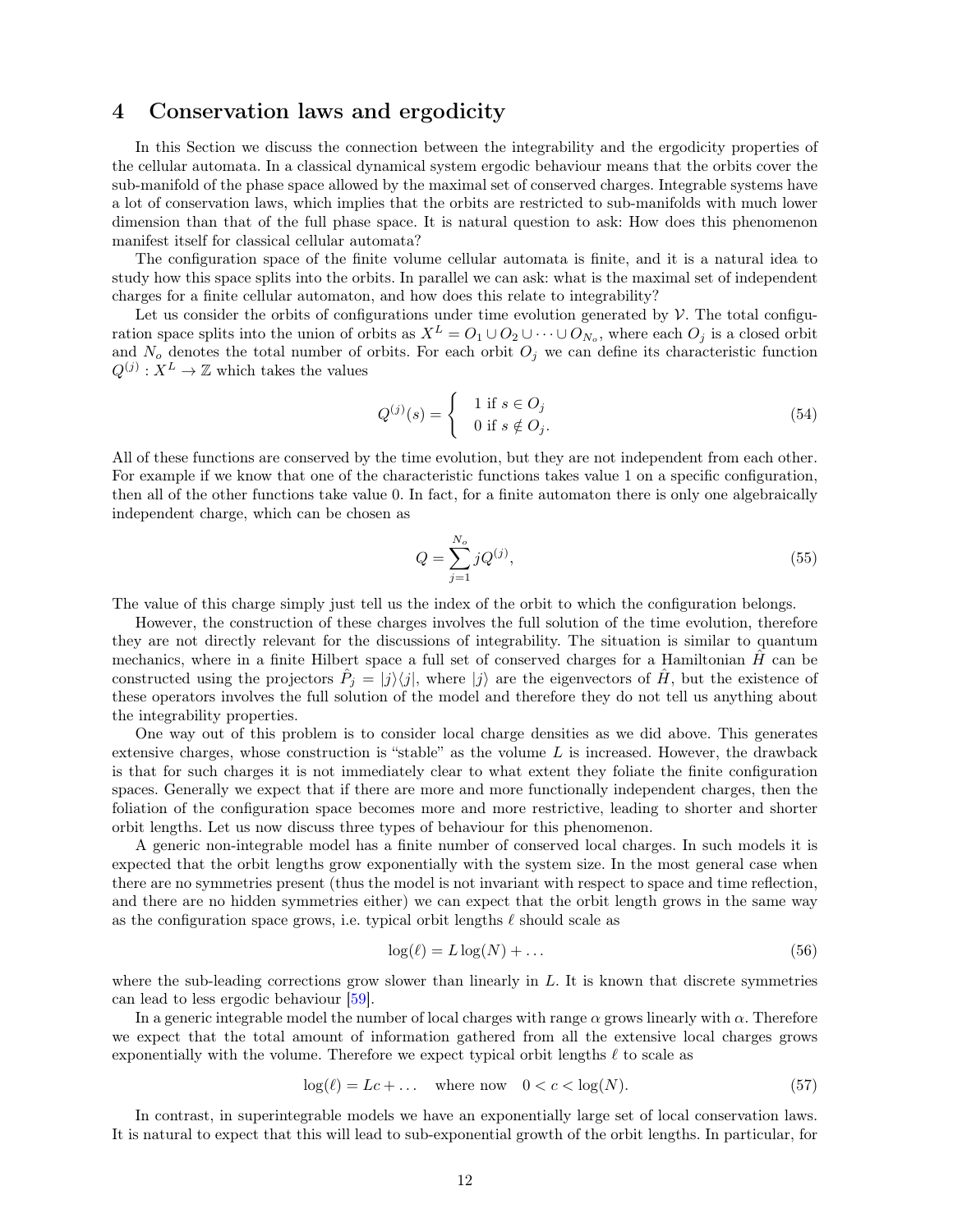the dual-unitary Yang-Baxter maps relation  $(42)$  states that the maximal orbit length is actually L, which is the same as for the permutation model. Then the question arises: What to expect from degenerate Yang-Baxter maps or other superintegrable cellular automata? For the superintegrable Rule54 model it was found in [\[25\]](#page-23-1) that the orbit lengths grow quadratically with the volume. The same behaviour can be seen in the example of the XXC model with  $N = 3$ . Furthermore, for  $N = 4$  we encountered models where the maximal orbit length grows as  $L^3$ , see below.

Motivated by the concrete examples (treated in the next Section) we propose to view the orbit lengths as a measure of the complexity of the super-integrable cellular automaton. We say that a specific model is of class  $\mathcal{O}(L^m)$  if the maximal orbit length grows as  $L^m$ . Based on our concrete examples we conjecture that for every m there is a super-integrable model of class  $\mathcal{O}(L^m)$ , with large enough N. Looking at the concrete examples we found that up to  $N = 4$  all models in our class showed the expected polynomial growth.

At the same time we do not claim that every super-integrable model has polynomial growth. In fact if we relax some of our restrictions for the models, it is possible to find models with exponential growth as given by [\(57\)](#page-11-0). For example for  $N = 4$  we found a model which is not space-reflection symmetric, and which has exponential growth. However, in the this paper we constrain ourselves to models which are both space and time reflection invariant.

### <span id="page-12-0"></span>5 Constructions and examples

In this Section we discuss examples of models obtained from Yang-Baxter maps for various values of N. In all cases we consider only space reflection symmetric update rules. The identity map and the permutation map are the trivial solutions for every  $N$ , therefore we do not mention them separately.

For the small values  $N = 2, 3, 4$  we performed a complete classification of involutive Yang-Baxter maps, considering both the degenerate and the non-degenerate cases. For non-degenerate maps a complete enumeration is available up to  $N = 10$  in the work [\[39\]](#page-23-15) and the associated github database. It is possible to extend the methods of [\[39\]](#page-23-15) also to the degenerate cases, all solutions up to  $N=5$  were obtained this way, but this is unpublished [\[60\]](#page-24-18). For our own purposes we just applied a brute force search for solutions up to  $N = 4$ .

Before turning to the examples we discuss simple ways of constructing new automata from known ones.

Sometimes two different models can be connected by a site dependent twist transformation. Let S be a local bijection, and let us consider the twist operation

<span id="page-12-1"></span>
$$
S = 1 \times S \times S^2 \times \dots \times S^{L-1}.
$$
\n<sup>(58)</sup>

Every S is of finite order, and we assume for the moment that L is a multiple of the order of S, thus the above map is compatible with periodic boundary conditions. We say that two different models defined by the maps  $U_{1,2}$  and  $\tilde{U}_{1,2}$  are related by a twist S, if U and  $\tilde{U}$  are symmetric with respect to S in the sense of [\(8\)](#page-4-1) and

$$
U = (1 \times S)\tilde{U}(1 \times S^{-1}).\tag{59}
$$

In such a case the global twist operator [\(58\)](#page-12-1) connects the orbits of the two models with each other. Simple examples for such twists can be found if  $S^2 = 1$ , in which case

<span id="page-12-2"></span>
$$
S = 1 \times S \times 1 \times S \times \dots \times 1 \times S \tag{60}
$$

and thus we get a staggered similarity transformation between two models.

An other important construction is the "direct sum" of Yang-Baxter maps, with some allowed extra freedom. We say a Yang-Baxter map is decomposable if the set X can be divided into two disjoint and non-empty sets A and B such that  $U(A \times A) = A \times A$  and  $U(B \times B) = B \times B$ . In such a case the restrictions of U to the subsets  $A \times A$  and  $B \times B$  have to be Yang-Baxter maps. We say that U acting on  $X = A \cup B$  is a simple union of two Yang-Baxter maps  $U_A$  and  $U_B$  if the restrictions to A and B are given by  $U_A$  and  $U_B$  and

$$
U(a, b) = (b, a), \quad U(b, a) = (a, b), \qquad \text{for every } a \in A, b \in B. \tag{61}
$$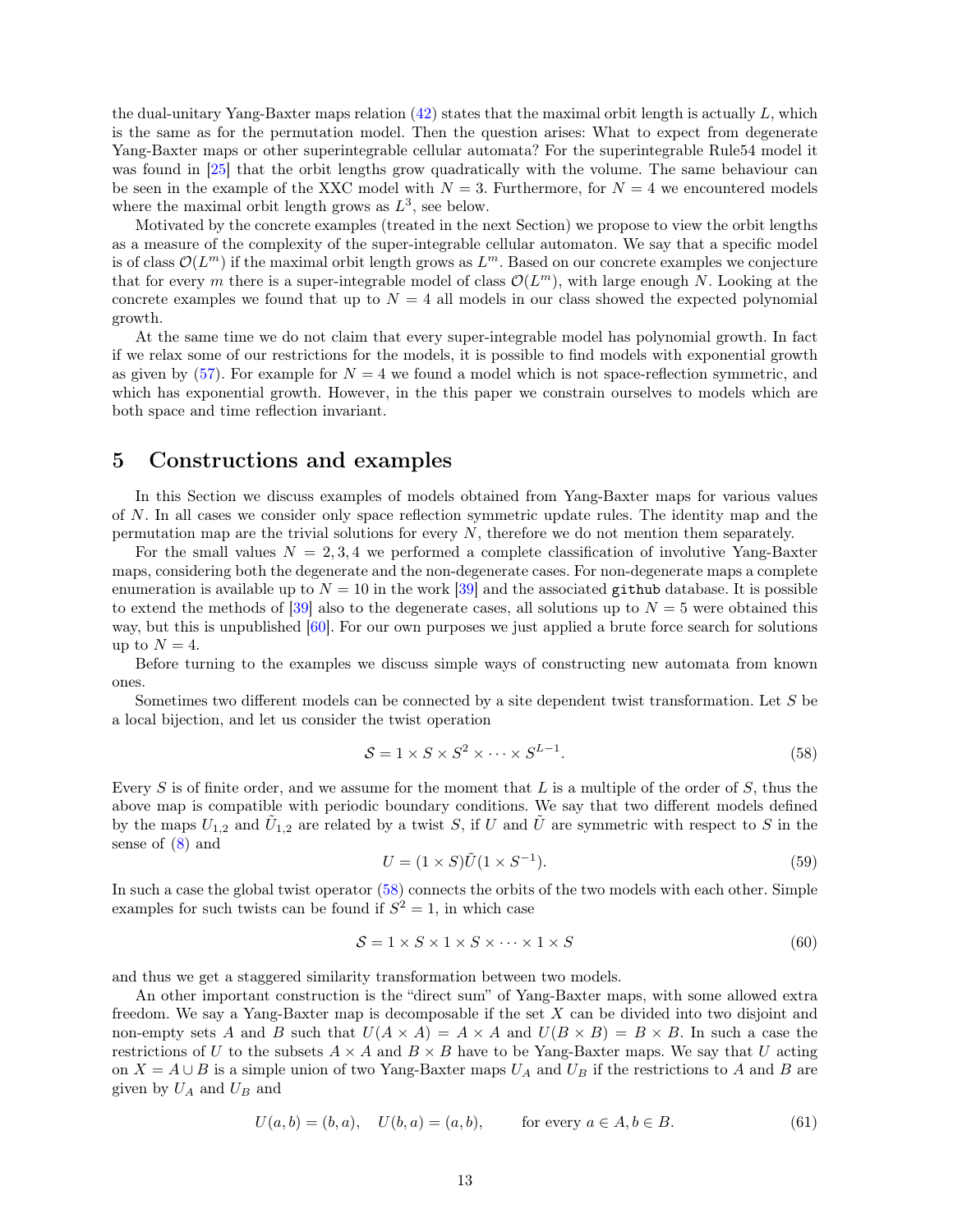Similar to the previous definition, we say that  $U$  is a twisted union, if

$$
U(a,b) = (f_a(b), a), \quad U(b,a) = (a, f_a(b)), \qquad \text{for every } a \in A, b \in B,
$$
 (62)

where  $f_a$  is a map  $B \to B$  parameterized by an element  $a \in A$ . The paper [\[38\]](#page-23-14) also introduced generalized twisted unions, but we will not encounter them in our examples.

The permutation map on  $X \times X$  is trivially decomposable: let  $X = A \cup B$  such that A and B are non-empty and disjunct, then  $P$  for X is a simple union of the permutation maps of A and B. If A or B have more than one elements, they can be decomposed further. Eventually we see that the permutation map for  $X$  is actually a simple union of single element sets.

The XXC models are examples for an other type of composition. Let us take two sets A and B and consider the identity maps on  $A \times A$  and  $B \times B$ . Then the corresponding XXC model on  $X = A \cup B$  is the simple union of these identity maps [\[52,](#page-24-10) [61\]](#page-24-19). The generalization to unions with more than two components appeared in [\[62\]](#page-25-0); the resulting systems were called "multiplicity models". For the sake of completeness we give the most general definition of the XXC or multiplicity models. Let us take a partitioning of the integer N as  $N = m_1 + m_2 + \cdots + m_n$  such that  $m_j \le m_k$  for  $j < k$ . Then we divide the set X into subsets  $A_i$  with cardinality  $m_i$ . The Yang-Baxter map is then given by

$$
U(a,b) = \begin{cases} (b,a) \text{ if } a \in A_j, b \in A_k, \text{ and } j \neq k \\ (a,b) \text{ if } a, b \in A_j. \end{cases}
$$
 (63)

For this map and the resulting model we will use the name XXC model of type  $(m_1 + m_2 + \cdots + m_n)$ . The update rule introduced in  $(7)$  is thus the XXC model of type  $(1 + 2)$ .

#### 5.1  $N = 2$

For  $N = 2$  there is only one model different from the identity and the permutation models. Using the finite group  $\mathbb{Z}_2$  its update rule can be written as

<span id="page-13-0"></span>
$$
U(a,b) = (b+1, a+1). \tag{64}
$$

Using  $X = \{0, 1\}$  the only non-trivial moves are

$$
(0,0) \leftrightarrow (1,1). \tag{65}
$$

We can call it the spin-flip model. The map U is globally symmetric with respect to the spin-flip  $S$ given by  $S(a) = a + 1$ . The model is related to the permutation model by an S-twist according to [\(60\)](#page-12-2), which is essentially a spin flip performed on every second site. Alternatively, we can also write  $U(a, b) = (S \times S)(b, a)$ , which together with the S-symmetry implies that the update rule V of the model becomes identical to that of the permutation model. Therefore this is not a truly independent model, and it is trivially solved.

#### 5.2  $N = 3$

For  $N = 3$  we found a total number of 4 non-isomorphic non-trivial solutions. Out of the four there are only 2 models which can not be related to each other (or to the permutation model) by a twist.

We list the models below. We use the notation  $X = \{1, 2, 3\}$ . All non-trivial models are such that there is a distinguished element of  $X$ , and we choose this element to be 1. We interpret it as the "vacuum". Then the local states 2 and 3 are interpreted as an excitation with two colors. We will also use the color-flip transformation  $S: X \to X$ , which preserves the vacuum but flips the color of the excitation, thus it is now given by  $S(1) = 1, S(2) = 3, S(3) = 2.$ 

• Twisted permutation. The model is given by

$$
U(a,b) = (S(b), S(a)).
$$
\n(66)

The model is globally symmetric with respect to  $S$ , and it is related to the permutation model by the S-twist, which induces a color-flip on every second site. Alternatively, we can also write  $U = (S \times S)\mathcal{P}$ , which implies that the update rules is identical to that of the permutation model. Therefore the model is trivially solved.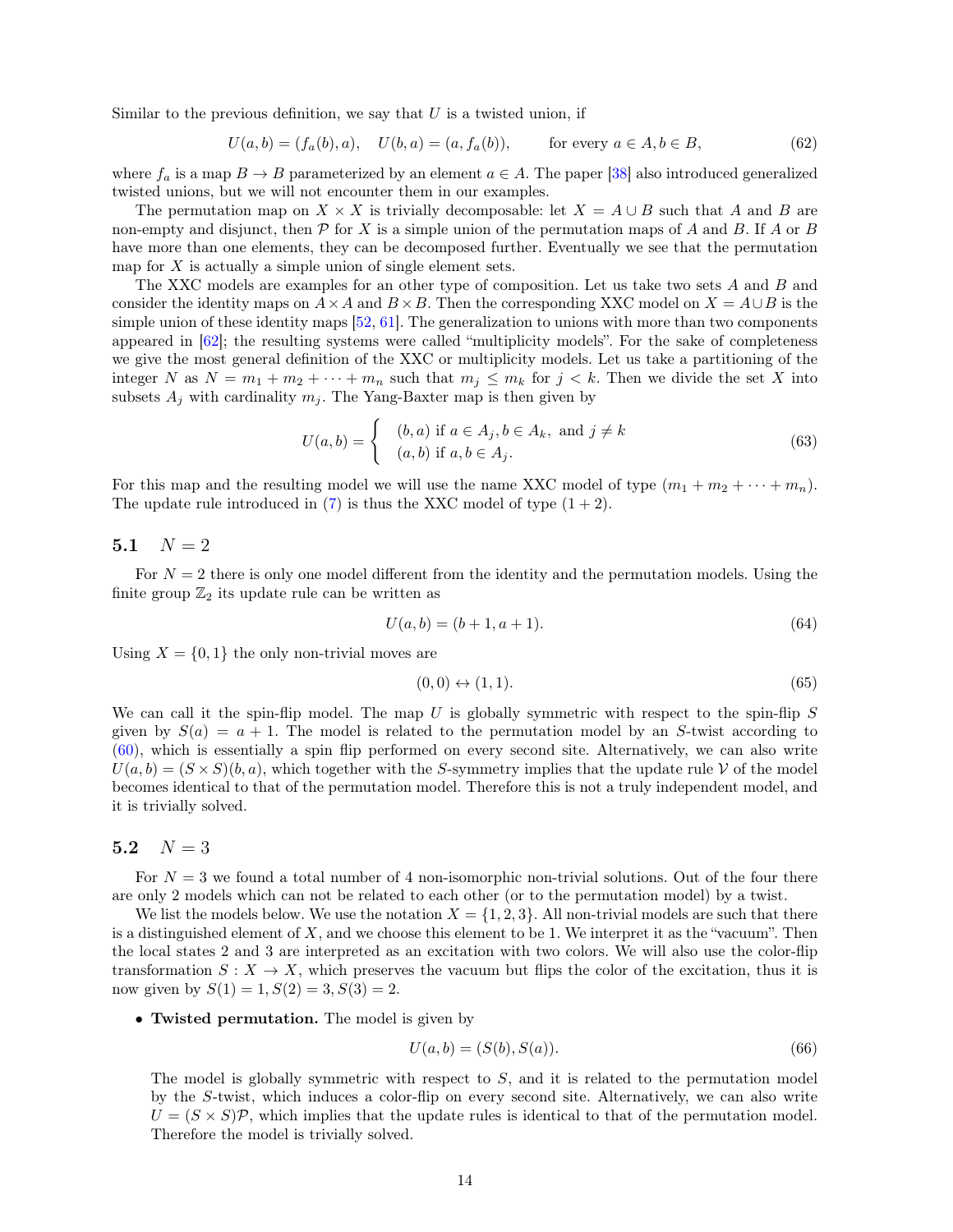• Simple union of the vacuum state 1 and the spin-flip model acting on the states  $\{2, 3\}$ . The non-trivial moves are

$$
(2,1) \leftrightarrow (1,2), \qquad (3,1) \leftrightarrow (1,3), \qquad (2,2) \leftrightarrow (3,3). \tag{67}
$$

The map is globally symmetric with respect to the color-flip  $S$ , which is actually a ballistically propagating symmetry. Two additive local charges are  $[1]$  and  $[2]+[3]$ , and they are also ballistically propagating. Direct computation shows that U is dual-unitary.

• Twisted union of the vacuum state 1 and the permutation model acting on the states {2, 3}. The non-trivial moves are now

$$
(2,1) \leftrightarrow (1,3), \qquad (3,1) \leftrightarrow (1,2), \qquad (2,3) \leftrightarrow (3,2). \tag{68}
$$

This model can be related to the previous one, if we perform a color-flip at every second site. It is also dual-unitary.

• The XXC model of type  $(1+2)$ . The update rule of this model was given in eq. [\(7\)](#page-3-1). This is the only non-trivial model with  $N = 3$  which is not dual unitary. Additively conserved charges are [1], [2] and [3], thus all particle numbers are conserved separately.

The charges  $[1]$  and  $[2] + [3]$  are propagating ballistically. This means that every light cone is such that either it is always empty or it always has a particle, but in this case the color of the particle can change during time evolution. At the same time, the spatial ordering of the colors [2] and [3] is not changed during time evolution. Therefore we can trivially construct ballistically propagating multi-point charges: they are given by arbitrary products of [1] and [2]+[3] localized at the odd/even sub-lattice<sup>[1](#page-14-0)</sup>. Our construction yields charges precisely of this type, for example the first ballistically propagating charge gives

$$
U_{12}U_{23}U_{12} \rightarrow [1]_1[1]_3 + ([2]_1 + [3]_1)([2]_3 + [3]_3). \tag{69}
$$

An example for time evolution for a random initial state (where the local states are chosen with equal probability) is shown in Fig. [2](#page-15-0)

Regarding orbit lengths the XXC model of type  $(1 + 2)$  is in the class of  $\mathcal{O}(L^2)$  models. It can be seen that after L steps the particle positions always return to their initial values, but the color arrangements (spatial ordering of the colors 2 and 3) can be shifted in either direction by some finite values. However, after  $L^2$  steps the color arrangements also return to their initial configurations, thus the orbits close.

### 5.3  $N = 4$

We found a total number of 36 non-isomorphic non-trivial solutions. A number of them are related to each other by twists, and if we regard such models as equivalent then there remain 14 independent solutions. Out of these solutions 5 are dual unitary, and the remaining ones are non-trivial degenerate models.

We do not list here all the 14 independent models, we just discuss some examples for them, focusing on models with special properties.

First of all we list all models which preserve all the particle numbers separately. There are 3 non-trivial models, which are all of the XXC type, and they correspond to the different partitionings of the integer 4. To be concrete, they are the XXC models of type  $(1+3)$ ,  $(1+1+2)$  and  $(2+2)$ . The  $(2+2)$  model will be discussed in more detail below.

Out of the 14 models there is just one linear map, which can be written using the finite group  $\mathbb{Z}_4$  as

$$
U(a,b) = (2a+b, 2b+a). \t(70)
$$

This model does not have any conserved one-site charges, and for  $N = 4$  this is the only such model. It is dual unitary.

Regarding orbit lengths we observed that there are models of classes  $\mathcal{O}(L)$ ,  $\mathcal{O}(L^2)$  and  $\mathcal{O}(L^3)$ :

<span id="page-14-0"></span><sup>1</sup>We acknowledge useful discussions with Tomaž Prosen about this question.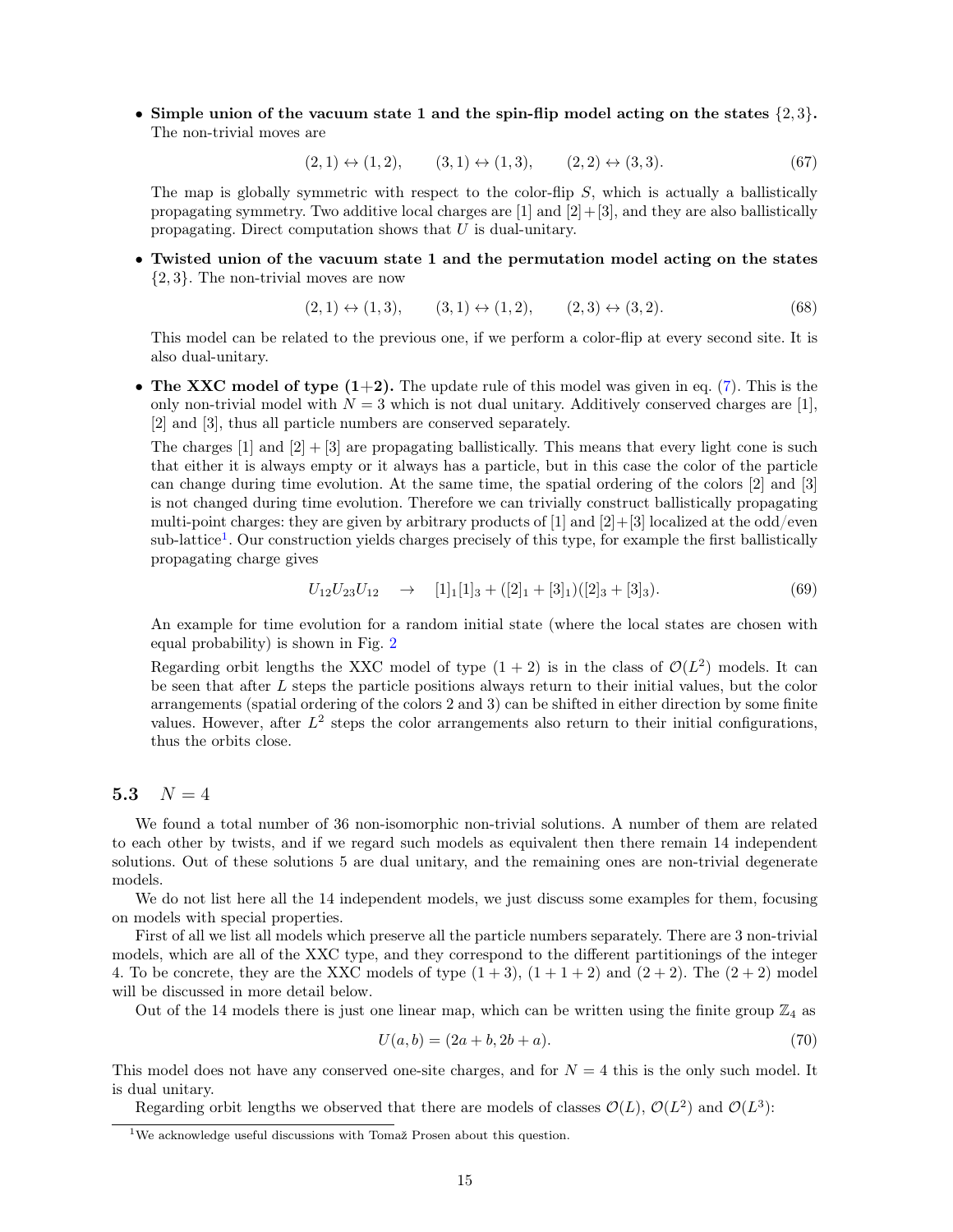<span id="page-15-0"></span>

Figure 2: Example for time evolution in the XXC model of type  $1 + 2$ . The initial state is a random configuration with equal weights for the 3 states.

1. The models of class  $\mathcal{O}(L)$  are the dual-unitary models, an essentially trivial model where the 4 states can be described by pairs of bits  $\{a, b\}$ ,  $a, b \in \mathbb{Z}_2$  and the update rule is

<span id="page-15-1"></span>
$$
U({a,b},\{c,d\}) = ({c+1,b},\{a+1,d\})
$$
\n<sup>(71)</sup>

and two additional models that are related to this one by twist transformations. The model given by [\(71\)](#page-15-1) is trivially solved, because the dynamics of the first bits is given by the spin flip model [\(64\)](#page-13-0), whereas the second bits are completely frozen.

- 2. We found 6 independent models of class  $\mathcal{O}(L^2)$ , among them are the XXC models of type  $(1+3)$ and  $(1 + 1 + 2)$ . We do not discuss the remaining 4 models separately.
- 3. We found two independent models of class  $\mathcal{O}(L^3)$ . They are the XXC model of type  $(2+2)$  and a similar model with a twisted union. These two models are discussed separately below.

#### <span id="page-15-2"></span>5.3.1 The XXC model of type  $(2 + 2)$

We analyze this specific model with more details, because it can have applications for the study of transport. For a concrete example of time evolution in this model see Fig. [3.](#page-16-1)

There are multiple ways of formulating the update rule. We can for example choose a decomposition  $X = A \cup B$  with  $A = \{1, 2\}$  and  $B = \{3, 4\}$  and write

$$
U(a,b) = \begin{cases} (a,b) \text{ if } a,b \in A \text{ or } a,b \in B \\ (b,a) \text{ otherwise.} \end{cases}
$$
 (72)

Alternatively, the model can be seen as a specific discrete time analog of the Hubbard model. Let us consider particles with two possible spin orientations and the four local states  $|\emptyset\rangle$ ,  $|\uparrow\rangle$ ,  $|\downarrow\rangle$ ,  $|\uparrow\downarrow\rangle$ . If we identify them with the states 1, 2, 3 and 4, respectively, then we obtain a model where particles can hop to neighbouring sites, but only the following hopping moves are allowed:

 $|\emptyset,\uparrow\rangle\leftrightarrow|\uparrow,\emptyset\rangle, \qquad |\emptyset,\downarrow\rangle\leftrightarrow|\downarrow,\emptyset\rangle, \qquad |\uparrow,\uparrow\downarrow\rangle\leftrightarrow|\uparrow\downarrow,\uparrow\rangle, \qquad |\downarrow,\uparrow\downarrow\rangle\leftrightarrow|\uparrow\downarrow,\downarrow\rangle. \eqno(73)$ 

One more rewriting of the update rule is the following. Let us represent the local states with a pair of bits  $\{a, b\}$ , such that the first bit encodes whether the local state is from the set A or B, and the second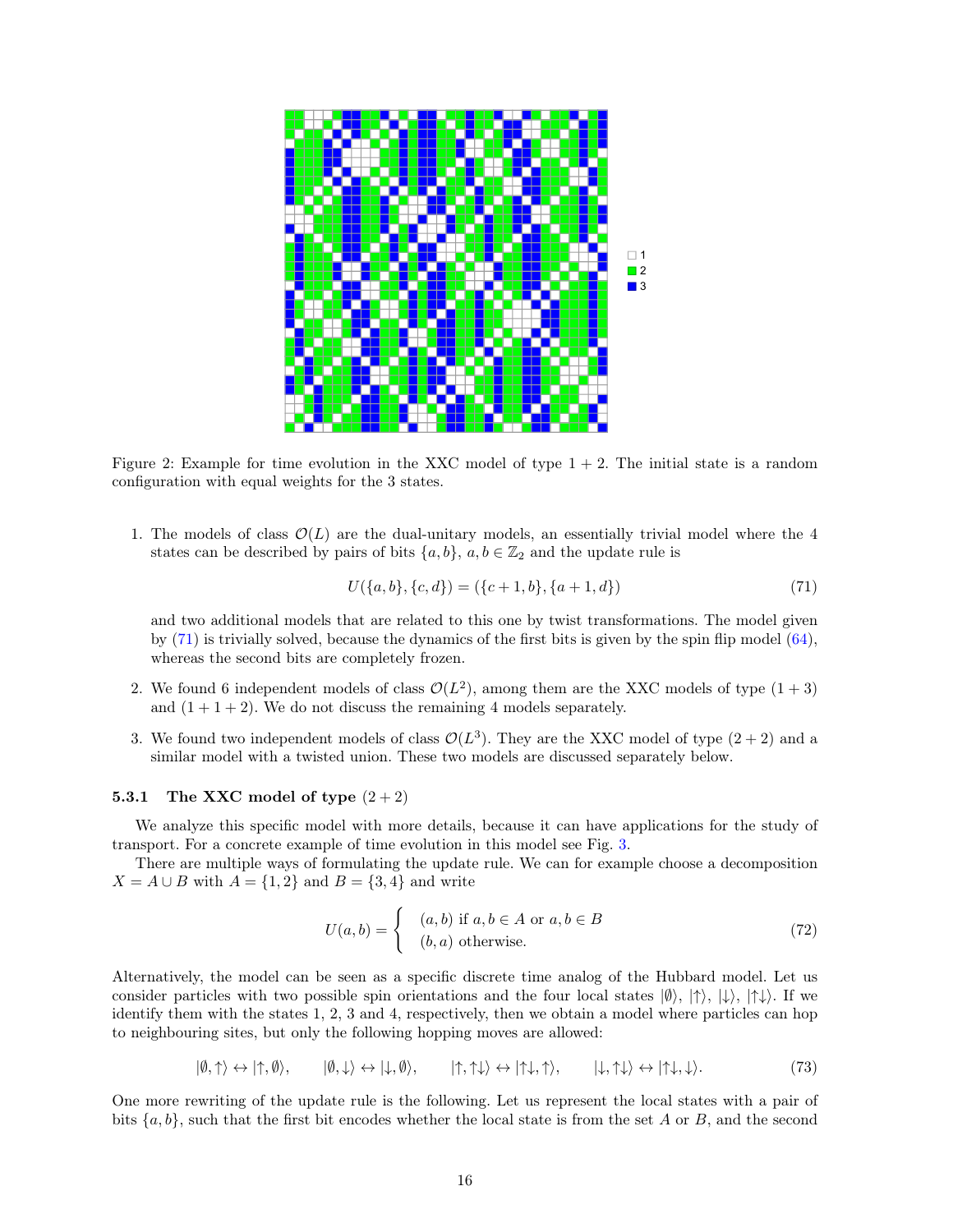<span id="page-16-1"></span>

Figure 3: Example for time evolution in the XXC model of type  $2 + 2$ . The initial state is a random configuration with equal weights for the 4 states.

bit tells us which state it is. The we can write

$$
U(\{a,b\},\{c,d\}) = \begin{cases} & (\{c,b\},\{a,d\}) \text{ if } a=c\\ & (\{c,d\},\{a,b\}) \text{ if } a \neq c. \end{cases}
$$
 (74)

Notice that in this representation the first bit decouples from the second one. Therefore the update rule and the resulting dynamics can be seen as "nested", in the sense that the trivially computable orbits of the first bits control the information propagation on the second bit.

In the original formulation the additively conserved one-site charges of the model are [1], [2], [3] and  $[4]$ , and the combinations  $[1] + [2]$  and  $[3] + [4]$  propagate ballistically. This corresponds to the decoupling of the first bits as explained above. The model is globally symmetric with respect to a finite permutation group generated by the exchanges  $1 \leftrightarrow 2$ ,  $3 \leftrightarrow 4$ , and the combined exchange  $1 \leftrightarrow 3$ ,  $2 \leftrightarrow 4$ .

An example for time evolution from a random initial condition is shown in Fig. [3.](#page-16-1)

Regarding orbit lengths the model is found to be of class  $\mathcal{O}(L^3)$ . A specific initial condition which leads to cubically increasing orbit lengths is if we consider a sequence consisting of a single 1,  $2k + 1$ number of 2, a single 3, and  $2k-1$  number of 4, in the given order, such that  $L = 4k$ . It is easy to check that the corresponding orbit length becomes  $2k(2k+1)(2k-1)$ . Numerical investigation showed that there are no orbits that grow faster than  $\mathcal{O}(L^3)$ .

Finally we note that there is a different update rule of class  $\mathcal{O}(L^3)$  which has some similarities with the XXC model of type  $2 + 2$ . It is a twisted union, and its non-trivial moves are

$$
(1,4) \leftrightarrow (4,1), \qquad (1,3) \leftrightarrow (3,1), \qquad (4,2) \leftrightarrow (2,3), \qquad (3,2) \leftrightarrow (2,4). \tag{75}
$$

We can see that now the scattering of the states 3 and 4 on 2 causes a color flip between 3 and 4. In this model the local one-site charges are [1], [2], [3] + [4], and the combinations [1] + [2] and [3] + [4] propagate ballistically.

### <span id="page-16-0"></span>6 Extension to  $3 \rightarrow 1$  models

In this Section we apply the previous ideas to the  $3 \rightarrow 1$  models, that describe time evolution on light cone lattices. For a thorough introduction we recommend the papers  $[8, 7, 31]$  $[8, 7, 31]$  $[8, 7, 31]$  $[8, 7, 31]$  $[8, 7, 31]$ .

We use the standard trick that we "double" the sites of the light cone lattice and then use the standard rectangular lattice as before. We deal with functions  $u : X^3 \to X$  and build local update rules acting on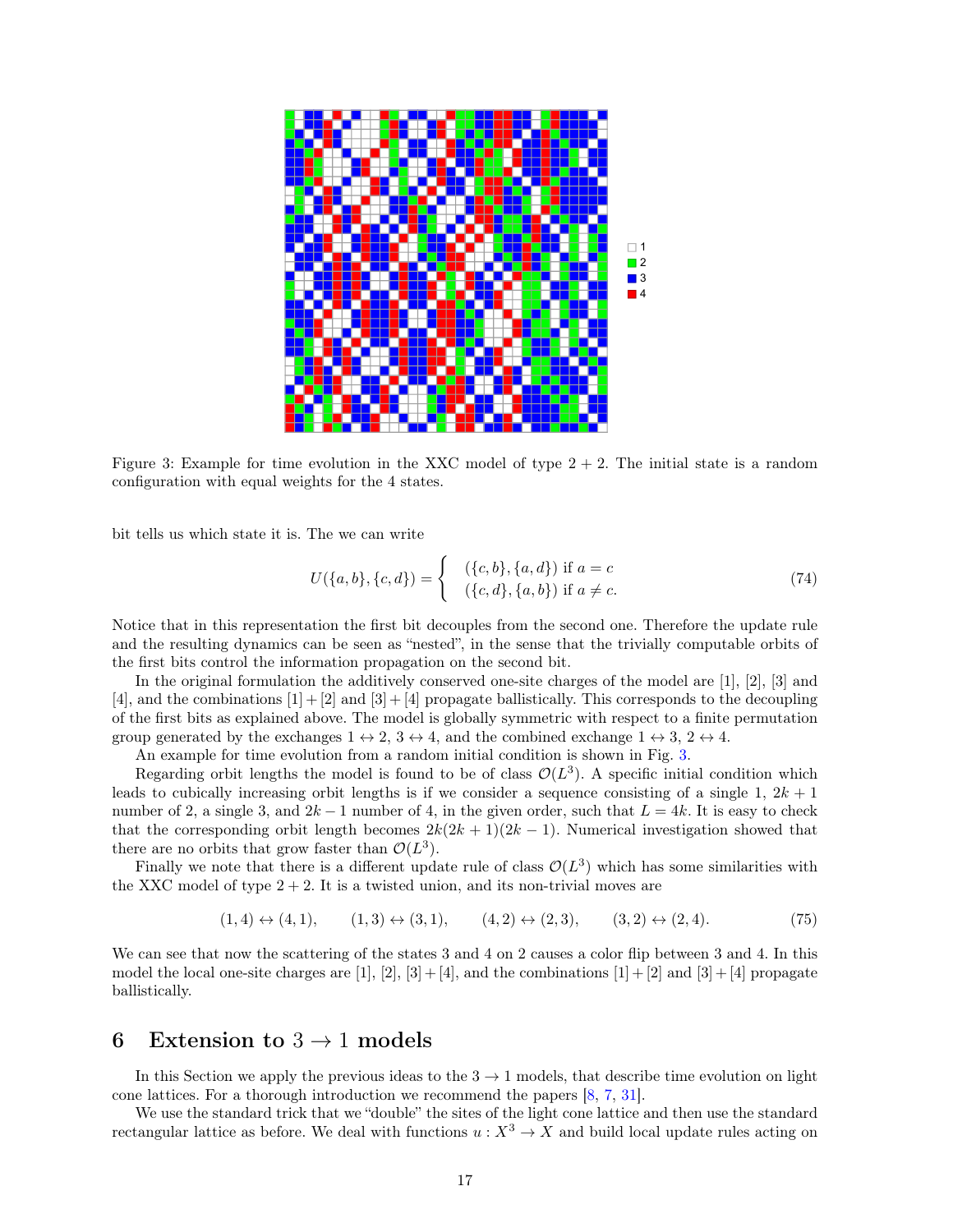

<span id="page-17-0"></span>Figure 4: Update rule for  $3 \rightarrow 1$  models. On the left the update is performed on the light cone lattice, such that the variable u receives its value using the variables  $l, d, r$ . On the right the same update step is formulated on a rectangular lattice, in these case we deal with a 3-site rule, where the outer variables l and r act as control for the action on the middle variable d.

three sites  $U: X^3 \to X^3$  such that

$$
U(l, d, r) = (l, u(l, d, r), r), \tag{76}
$$

where l, d, r are the input variables, from which l and r are control variables for the action on d. For a graphical interpretation of this update move see Fig. [4.](#page-17-0) The Floquet update rule is built essentially in the same way as in the case of the  $2 \rightarrow 2$  models, now we have

$$
\mathcal{V}_1 = U_{L-1,L,1} \dots U_{3,4,5} U_{1,2,3}
$$
  
\n
$$
\mathcal{V}_2 = U_{L,1,2} \dots U_{4,5,6} U_{2,3,4}.
$$
\n(77)

The local update maps within each half-step still commute with each other, because their support overlaps only on control variables. In these models we also require time reversal symmetry, which amounts to  $U^2_{j,j+1,j+2} = 1.$ 

Each  $3 \rightarrow 1$  model can be described by a  $2 \rightarrow 2$  model, if we perform a bond-site transformation. The idea is to put pairs of variables on the bonds (links) between sites, such that these variables completely describe the original configuration. In the most general case the bond variables can be chosen simply as a pair  $(s_j, s_{j+1})$ , where  $s_j$  and  $s_{j+1}$  are the variables on the two neighbouring sites which the bond connects. In this formulation the  $3 \rightarrow 1$  map on three sites can be understood as a  $2 \rightarrow 2$  map on two bonds as  $((l, d), (d, r)) \rightarrow ((l, u), (u, r))$ . Such a representation might not be economical, because the local dimension is increased to  $N^2$ . Nevertheless the bond-site transformation shows that there is no fundamental difference between the two types of models, and each integrable  $3 \rightarrow 1$  model would be included in classifications of  $2 \rightarrow 2$  models, if the local dimensions is chosen large enough. Sometimes in concrete cases more economic connections can be found, for example if the original model has  $\mathbb{Z}_N$ symmetry, in which case the bond-site transformation can be performed as

$$
(s_j, s_{j+1}) \quad \rightarrow \quad s_j - s_{j+1}.\tag{78}
$$

The simplest example for a 3  $\rightarrow$  1 model with local dimension N is a linear update rule using the additive group  $\mathbb{Z}_N$ . The update function is given by

<span id="page-17-1"></span>
$$
u(l, r, d) = l + r - d.\tag{79}
$$

This model is related directly to the permutation system, which is seen by performing the bond-site transformation mentioned above. Taking the three initial values l, d, r and the three final values l,  $u, r$ , and computing the differences  $(l - d, d - r)$  and  $(l - u, u - r)$  we see that [\(79\)](#page-17-1) is equivalent to a simple permutation in the bond model. Therefore, the dynamics can be understood using freely moving domain walls. In the specific case of  $N = 2$  this model is the so-called Rule150 model [\[8\]](#page-22-2), which was studied recently in [\[63,](#page-25-1) [31,](#page-23-7) [64\]](#page-25-2).

Let us now generalize the notion of the Yang-Baxter map to the  $3 \rightarrow 1$  models. The most natural generalization of the usual braid relation is the equation[2](#page-17-2)

<span id="page-17-3"></span>
$$
U_{123}U_{234}U_{123} = U_{234}U_{123}U_{234},\tag{80}
$$

which is a relation for maps  $X^4 \to X^4$ . The  $3 \to 1$  maps automatically satisfy the condition

$$
U_{j,j+1,j+2}U_{k,k+1,k+2} = U_{k,k+1,k+2}U_{j,j+1,j+2}, \text{ if } |j-k| \ge 2,
$$
\n(81)

<span id="page-17-2"></span><sup>2</sup>We acknowledge very useful discussions with Vincent Pasquier about this and related equations.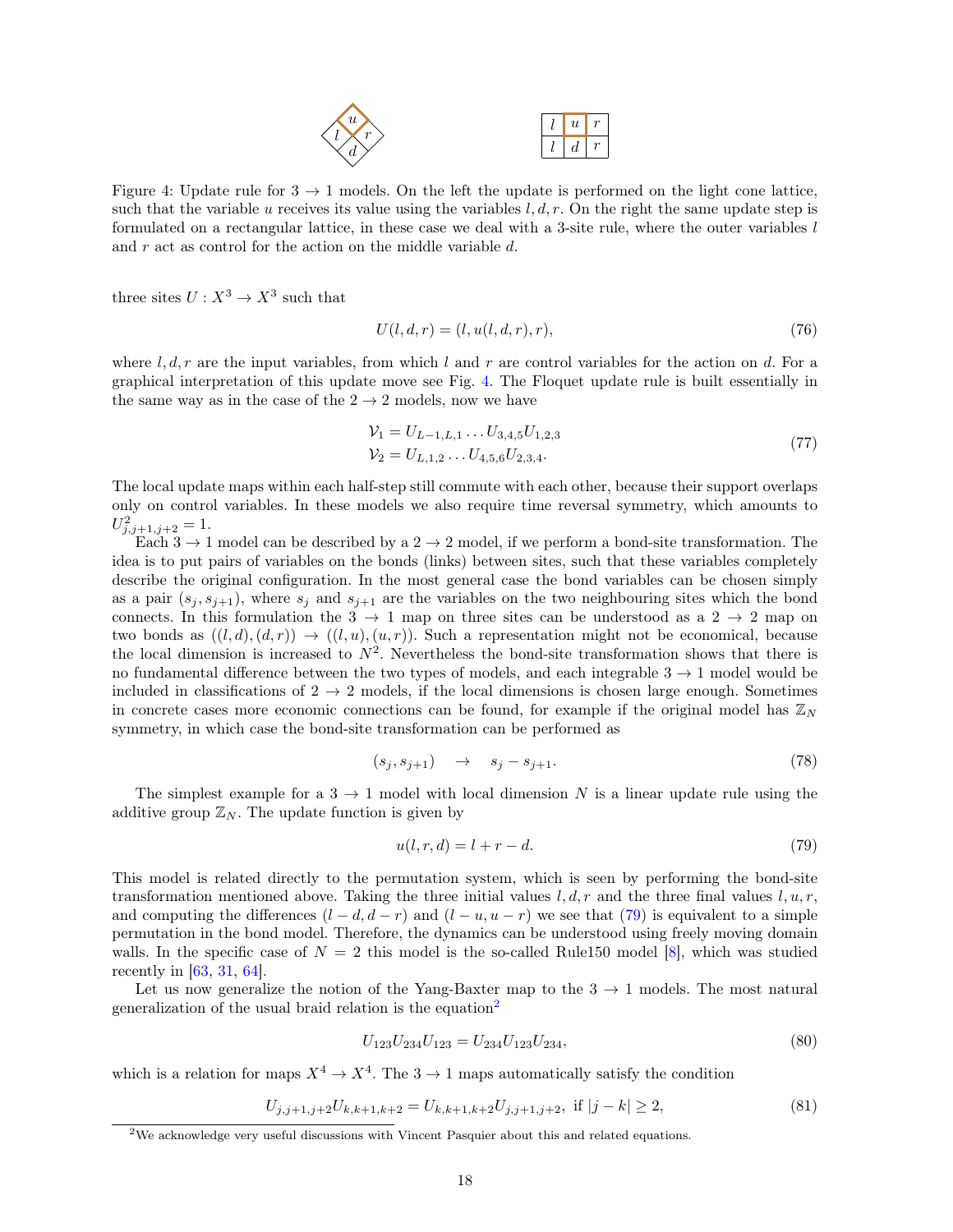thus we obtain the same algebraic relations as in the  $2 \rightarrow 2$  models. Such equations already appeared in [\[65\]](#page-25-3), but it appears that for finite sets they have not yet been studied in detail.

It follows that all derivations presented in Section [3](#page-5-0) follow through, with the obvious replacement

$$
U_{j,j+1} \quad \rightarrow \quad U_{j,j+1,j+2} \tag{82}
$$

in the computations. Therefore,  $3 \rightarrow 1$  maps satisfying [\(80\)](#page-17-3) can also be called Yang-Baxter maps, and they lead to superintegrable cellular automata.

We numerically investigated the solutions of  $(80)$  in the case of space reflection symmetric maps, and up to  $N = 3$  we found that all of them are bond-site transformations of  $2 \rightarrow 2$  models. However, this situation likely changes for higher N, and we expect that there are  $3 \to 1$  models which can not be related to a  $2 \rightarrow 2$  model with the same N.

One can raise questions about the dual-unitarity of such maps, and for generic, non-integrable  $3 \rightarrow 1$ models this was investigated in [\[50\]](#page-24-8). A more detailed study of Yang-Baxter maps of the  $3 \rightarrow 1$  type is beyond the scope of this paper.

### <span id="page-18-0"></span>7 Quantum circuits and related quantum spin chain models

In this Section let us turn to the quantum circuits and the related quantum spin chains. Once again we start with the  $2 \rightarrow 2$  models.

Every Yang-Baxter map gives rise to a spectral parameter dependent solution of the quantum Yang-Baxter equation. Let  $\check{R}(\lambda_1, \lambda_2)$  be the so-called R-matrix, which is an operator acting on  $\mathbb{C}^N \otimes \mathbb{C}^N$  with two spectral parameters  $\lambda_{1,2} \in \mathbb{C}$ . The quantum Yang-Baxter relation reads

<span id="page-18-2"></span>
$$
\check{R}_{12}(\lambda_2, \lambda_3) \check{R}_{23}(\lambda_1, \lambda_3) \check{R}_{12}(\lambda_1, \lambda_2) = \check{R}_{23}(\lambda_1, \lambda_2) \check{R}_{12}(\lambda_1, \lambda_3) \check{R}_{23}(\lambda_2, \lambda_3),
$$
\n(83)

which is a relation for operators acting on  $V \otimes V \otimes V$ .

The R-matrix corresponding to a Yang-Baxter map is simply

<span id="page-18-1"></span>
$$
\check{R}_{j,k}(\lambda_j, \lambda_k) = \frac{1 + i(\lambda_j - \lambda_k)\hat{U}_{j,k}}{1 + i(\lambda_j - \lambda_k)},
$$
\n(84)

where the linear operator  $\hat{U}_{j,k}: V \otimes V \to V \otimes V$  is such that it permutes pairs of basis elements according to the action of the map  $U_{j,k}$ . The conventions above are chosen such that

$$
\check{R}_{j,k}(\lambda)\check{R}_{j,k}(-\lambda) = 1.
$$
\n(85)

Furthermore, if  $\lambda \in \mathbb{R}$ , then  $\check{R}_{j,k}(\lambda)$  is unitary, which follows from the hermiticity of  $\hat{U}_{j,k}$ . It is easily verified that  $(84)$  solves  $(83)$  if the map U is a Yang-Baxter map.

These R-matrices satisfy the so-called regularity property  $R(0) = 1$ , therefore they lead to integrable quantum spin chains with nearest neighbour Hamiltonians. Using the construction of [\[66\]](#page-25-4) they also lead to integrable quantum circuits of the brickwork type.

Let us start with the discussion of the spin chains, where we are dealing with Hamiltonians that generate time evolution in continuous time. It can be shown using standard steps [\[67\]](#page-25-5) that the resulting spin chain Hamiltonian is

<span id="page-18-3"></span>
$$
\hat{H} = \sum_{j=1}^{L} \hat{U}_{j,j+1}
$$
\n(86)

and it is integrable. Here periodic boundary conditions are understood. An extensive set of conserved charges can be derived from the usual transfer matrix construction.

The solution of these models is generally not known, but specific cases have been considered in the literature. For example the XXC-type Yang-Baxter maps lead to the models solved in [\[52,](#page-24-10) [62\]](#page-25-0).

In the case of the dual unitary models the classical relation [\(39\)](#page-8-2) was proven in [\[38\]](#page-23-14). This conjugation property carries over naturally to the quantum setting, and it implies that

$$
\hat{U}_{j,j+1} = \hat{J}_L^{-1} \hat{\mathcal{P}}_{j,j+1} \hat{J}_L,\tag{87}
$$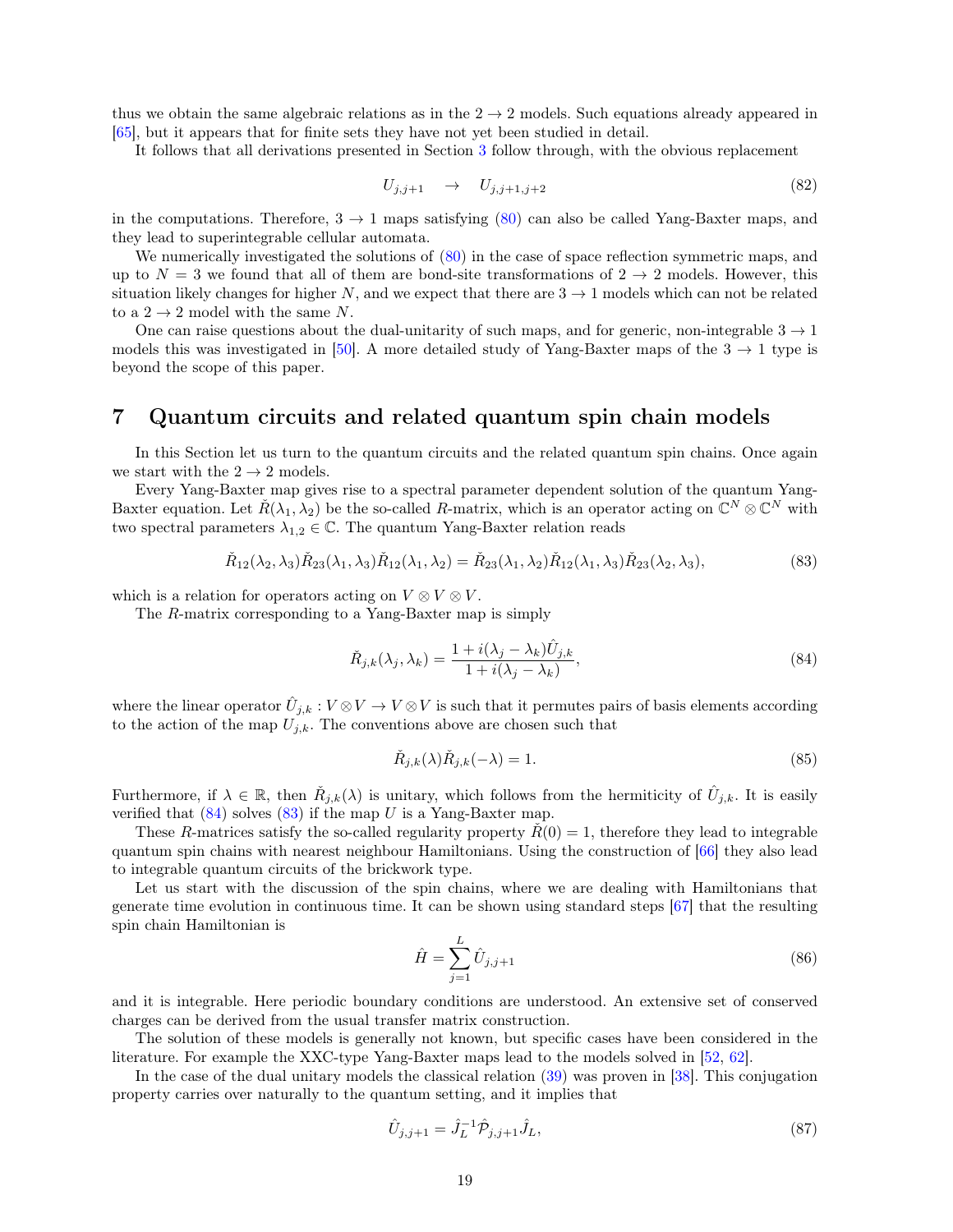where now each linear operator acts on the Hilbert space. By the algebra of the permutation group we can extend this relation to any two-site exchange, and thus we obtain that the Hamiltonian above is conjugate to the fundamental  $SU(N)$ -symmetric model:

$$
\hat{H} = \hat{J}_L^{-1} \left[ \sum_{j=1}^L \hat{\mathcal{P}}_{j,j+1} \right] \hat{J}_L.
$$
\n(88)

Periodic boundary conditions are understood also on the right. The operator  $J_L$  can be very non-local, but the connection says that the spectrum of the two Hamiltonians is the same. We stress that this holds only for the dual unitary models, but there it is true in both the periodic case and also for free boundary conditions. For the solution of the fundamental  $SU(N)$ -symmetric spin chain see for example [\[68\]](#page-25-6).

In the case of the  $3 \rightarrow 1$  models we need to use the formalism of the recent work [\[31\]](#page-23-7) to generate quantum spin chains with medium range interactions.

If  $U_{j,j+1,j+2}$  is a Yang-Baxter map in the sense of Section [6,](#page-16-0) then the corresponding translation invariant quantum spin chain is

<span id="page-19-1"></span>
$$
\hat{H} = \sum_{j=1}^{L} \hat{U}_{j,j+1,j+2},
$$
\n(89)

where the three site operator  $\hat{U}_{j,j+1,j+2}$  follows directly from the three-site map  $U_{j,j+1,j+2}$ . These Hamiltonians are integrable. For such three site interacting models we need to consider a Lax operator that acts on the tensor product of three vector spaces. Using the formalism of [\[31\]](#page-23-7) we find that these Lax operators are again linear in the spectral parameter:

<span id="page-19-0"></span>
$$
\check{L}_{a,b,c}(\lambda) = \frac{1 + i\lambda \hat{U}_{a,b,c}}{1 + i\lambda}.
$$
\n(90)

The integrability of the model is shown using the so-called GLL relation of  $[31]$ , where the G-matrix is chosen to be identical to the Lax operator.

These constructions are naturally extended to the quantum circuit setting [\[66\]](#page-25-4). The resulting brickwork circuits can be seen as "integrable Trotterizations" of the spin chains. Specifically, for  $2 \rightarrow 2$  models the R-matrix [\(84\)](#page-18-1) with some  $\lambda \in \mathbb{R}$  can be used as a two-site quantum gate, and the resulting unitary circuit remains integrable [\[66\]](#page-25-4). In the case of the  $3 \rightarrow 1$  models we can use the Lax operator [\(90\)](#page-19-0) with some  $\lambda \in \mathbb{R}$  as a three site quantum gate, and the resulting circuit remains integrable [\[31\]](#page-23-7). The notion of "Trotterization" comes from the fact that for small values of  $\lambda$  the quantum update step  $\dot{V}$  can be seen as a discretization of the time evolution operator  $e^{-i\hat{H}t}$  with  $t = -\lambda$ . The classical limit of the cellular automata are reproduced in the limit  $\lambda \to \infty$  for both the  $2 \to 2$  and  $3 \to 3$  models, which is seen directly from [\(84\)](#page-18-1) and [\(90\)](#page-19-0). Therefore, a large (but not infinite)  $\lambda$  corresponds to small quantum corrections on top of a classical time evolution.

It is important that in these models the spectral parameter  $\lambda$  becomes a fixed parameter of the circuit, such that there is a set of conserved charges for each  $\lambda$ , but these sets of charges are not compatible with each other for different values  $\lambda \neq \lambda'$ . In accordance, the Hamiltonians [\(86\)](#page-18-3) and [\(89\)](#page-19-1) do not commute with the update rules of the quantum circuits. The smallest additively conserved charges of the quantum circuits (for generic values of  $\lambda$ ) are three and four site charges, for  $2 \to 2$  and  $3 \to 1$  models, respectively, and the charges are derived from the transfer matrix constructions [\[66,](#page-25-4) [31\]](#page-23-7).

The dynamics of the quantum circuits arising from Yang-Baxter maps have not yet been studied in the literature, except for the permutation map in the case  $N = 2$ , which leads to the Trotterization of the XXX Heisenberg spin chain [\[66\]](#page-25-4). Generally we expect that the phenomenology of the quantum circuits is much more rich than that of the classical cellular automata. This is already seen in the simplest case of the permutation map [\[66\]](#page-25-4). The superintegrability of the systems holds only in the classical limit: most of the charges of the classical automata cease to be conserved in the quantum setting.

If the classical Yang-Baxter map was dual-unitary, then this property is lost in the integrable quantum circuits. This is a simple consequence of the formulas  $(84)$  and  $(90)$ : the identity operator singles out the time direction, and this is not compatible with the idea of dual unitarity. For dual unitary deformations of dual unitary maps see the next Section.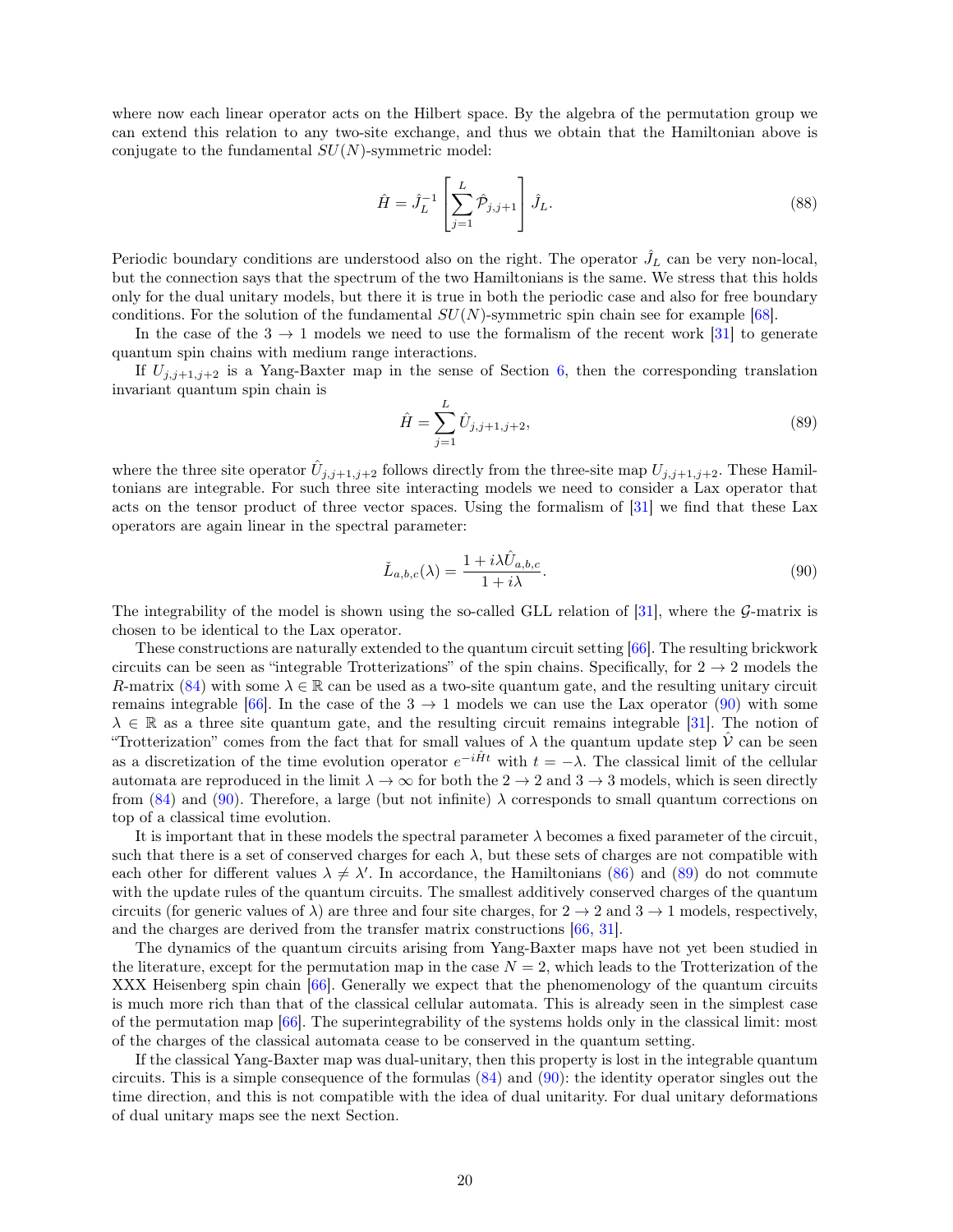### <span id="page-20-0"></span>8 Non-integrable dual unitary gates

In those cases when the classical YB map is dual unitary, it is possible to continuously deform the resulting quantum circuits by keeping the dual unitarity. In this process the integrability is generally lost, which means that the resulting models will not have an infinite set of local conserved charges.

The construction is very similar to what was proposed in [\[48\]](#page-24-6) and more recently in [\[49\]](#page-24-7); for generic non-integrable dual unitary gates the same ideas appeared in [\[69\]](#page-25-7). We use the classical Yang-Baxter map as the "core" of the dual unitary gate, which is then dressed with phases and external single site unitaries. The formula for a dressed dual unitary gate  $\hat{V}_{1,2}$  acting on sites 1 and 2 reads

<span id="page-20-2"></span>
$$
\hat{V}_{1,2} = B_1^- B_2^+ \hat{J}_{1,2} \hat{U}_{1,2} A_1^+ A_2^-, \tag{91}
$$

where  $\hat{U}_{1,2}$  is the deterministic linear operator obtained from the Yang-Baxter map,  $A^{\pm}, B^{\pm} \in SU(N)$  are single site unitaries, and  $\hat{J}_{1,2}$  is a diagonal matrix in the computational basis whose matrix elements are pure phases. It follows from the deterministic nature of  $\hat{U}_{1,2}$  that the product  $\hat{J}_{1,2}\hat{U}_{1,2}$  is also dual-unitary. The physics of the quantum circuit is affected only by the combinations  $A^{+}B^{+}$  and  $A^{-}B^{-}$ , thus we are free to set for example  $A^{\pm} = 1$ .

We can see these quantum gates as deformations of the super-integrable cellular automata. However, the integrability of the classical update rule  $U_{1,2}$  is not used in the parameterization [\(91\)](#page-20-2), the only important piece of information is the non-degeneracy (or classical dual-unitarity) of the map.

### <span id="page-20-1"></span>9 Discussion

Let us summarize here the main results of this work. Starting from Yang-Baxter maps we constructed super-integrable classical cellular automata, and showed the existence of an exponentially large set of local conserved charges. These are such that the charge densities propagate ballistically on the chain, without "operator spreading". One could argue that the presence of such charges makes the dynamics too trivial, but this is not the case. Many such models possess additional conserved charges on top of the ballistically propagating ones, and the transport of these quantities can show typical behaviour of more generic systems, for example co-existence of ballistic and diffusive transport, as shown first in [\[6\]](#page-22-0).

A central result of our work is that the so-called non-degenerate maps lead to a classical version of the dual unitary quantum gates. These models are the most constrained ones: using the results of [\[38\]](#page-23-14) we showed that the dynamics is equivalent to that of the permutation model, and the equivalence is given by a known similarity transformation. Thus these models can be considered as "solved" from a mathematical point of view. However, there could be still interesting dynamics from a physical point of view, because the similarity transformation is highly non-local.

We characterized the dynamical complexity of the models by looking at the orbit lengths in finite volume, and we observed that in most models the maximal orbit length grows polynomially with the volume. This was found to hold for all space reflection symmetric models up to  $N = 4$ , and counterexamples were found only if space-reflection invariance is broken. Once again the dual unitary models were found to be the most constrained, where the maximal orbit length is always L.

While we showed the superintegrability of the models, we did not provide exact solutions for the time dependence of physical observables. We believe that these models are exactly solvable, but whether there is a general strategy for the computation of observables of interest, or whether it has to be done on a case by case basis, remains to be seen. The XXC model of type  $2+2$  (discussed in Section [5.3.1\)](#page-15-2) seems a good candidate for further studies, because it can be seen as a Hubbard-like classical automaton, and also as a highly symmetric toy model for diffusive transport.

As a by-product of our computations we encountered an interesting family of dual unitary quantum gates, given in Section [8,](#page-20-0) studied earlier for generic non-integrable cases in [\[69\]](#page-25-7). It would be interesting to extend these ideas to the hexagonal geometry discussed in [\[70\]](#page-25-8).

In Appendix [A](#page-21-5) below we show that not all integrable BCA originate from Yang-Baxter maps. This demonstrates that the world of integrable BCA is quite rich and it deserves further study.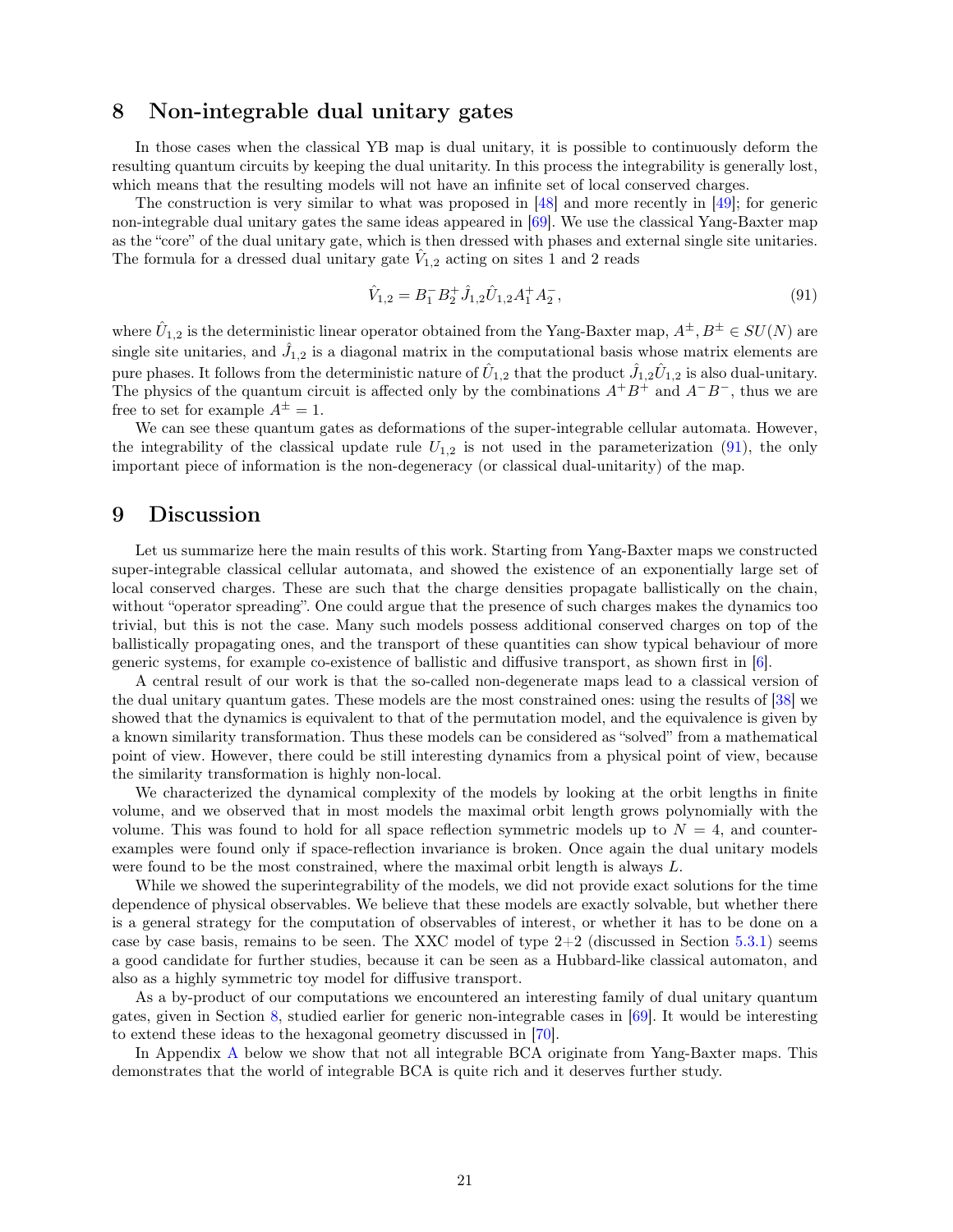### Acknowledgments

We are thankful to Tomaž Prosen, Vincent Pasquier, Sarang Gopalakrishnan, Andrew Kels, Romain Vasseur, Leandro Vendramin and Levente Pristyák for useful discussions.

## <span id="page-21-5"></span>A Integrable cellular automata that do not come from Yang-Baxter maps

Here we give examples for models which appear to be integrable such that the update rule does not satisfy the Yang-Baxter equation. We consider models that fit into the framework used in this paper, and all our examples are  $3 \rightarrow 1$  models.

First of all we mention the celebrated Rule54 model [\[8,](#page-22-2) [7\]](#page-22-1). Its update function can be formulated using the finite field  $X = \mathbb{Z}_2$  as

<span id="page-21-6"></span>
$$
u(l, r, d) = d + l + r + lr.\tag{92}
$$

It is known that the model is super-integrable, however, the algebraic origins of its integrability are still not clear [\[7\]](#page-22-1). Direct substitution into [\(80\)](#page-17-3) shows that the map is not a Yang-Baxter map. In [\[30\]](#page-23-6) an attempt was made to capture the underlying integrability using the Yang-Baxter equation in the interaction-round-a-face (IRF) form, but it was shown in [\[31\]](#page-23-7) that this approach does not give additional conserved charges for the model. There exists a quantum deformation of the Rule54 model, which involves a dynamics generating six-site charge that commutes with the original update rule [\[71\]](#page-25-9). However, the full Yang-Baxter integrability of the model was not yet worked out. We should note that the equation [\(92\)](#page-21-6) appeared in the classification [\[58\]](#page-24-16) of classical integrable quad equations, however, that work concerns equations over the complex numbers.

More recently an integrable 2-color extension of the Rule54 model was proposed in [\[72\]](#page-25-10). Let us choose now  $X = \{0, 1, 2\}$ . The local state 0 is interpreted as the vacuum, and the states 1 and 2 describe excitations with two colors. The update rule can be written using the finite field  $\mathbb{Z}_3$  in the compact form

$$
u = (l+r)(l^2+r^2) + d(1+(l^2+r^2)^2).
$$
\n(93)

This form of the update function is the most compact representation, but its physical meaning is not transparent. In [\[72\]](#page-25-10) the same function was presented on a case by case basis, with more physical insight.

In this model the particle numbers of the two species are not conserved separately, just a specific combination is conserved [\[72\]](#page-25-10). It was found in [\[72\]](#page-25-10) that the model is integrable: it appears to have an infinite set of local charges such that the number of the charges grows linearly with the range. However, the algebraic origin of its integrability is not clear at the moment. Direct substitution into [\(80\)](#page-17-3) shows that the map is not a Yang-Baxter map. This is already clear from the fact that it is an extension of the Rule54 model, whose update rule is not a Yang-Baxter map.

### References

- <span id="page-21-0"></span>[1] P. P. Kulish, "Factorization of the classical and the quantum S matrix and conservation laws," [Theor Math Phys](http://dx.doi.org/10.1007/BF01079418) 26 (1976) 132.
- <span id="page-21-1"></span>[2] G. Mussardo, "Off-critical statistical models: Factorized scattering theories and bootstrap program," Phys. Rept. 218 [\(1992\) 215–379.](http://dx.doi.org/10.1016/0370-1573(92)90047-4)
- <span id="page-21-2"></span>[3] J.-S. Caux and J. Mossel, "Remarks on the notion of quantum integrability," [J. Stat. Mech.](http://dx.doi.org/10.1088/1742-5468/2011/02/P02023) 2011 [\(2011\) 02023,](http://dx.doi.org/10.1088/1742-5468/2011/02/P02023) [arXiv:1012.3587 \[cond-mat.str-el\]](http://arxiv.org/abs/1012.3587).
- <span id="page-21-3"></span>[4] P. Arrighi, "An overview of Quantum Cellular Automata," [Nat. Comput.](http://dx.doi.org/10.1007/s11047-019-09762-6) 18 (2019) 885, [arXiv:1904.12956 \[quant-ph\]](http://arxiv.org/abs/1904.12956).
- <span id="page-21-4"></span>[5] T. Farrelly, "A review of Quantum Cellular Automata," Quantum 4 [\(2020\) 368,](http://dx.doi.org/10.22331/q-2020-11-30-368) [arXiv:1904.13318 \[quant-ph\]](http://arxiv.org/abs/1904.13318).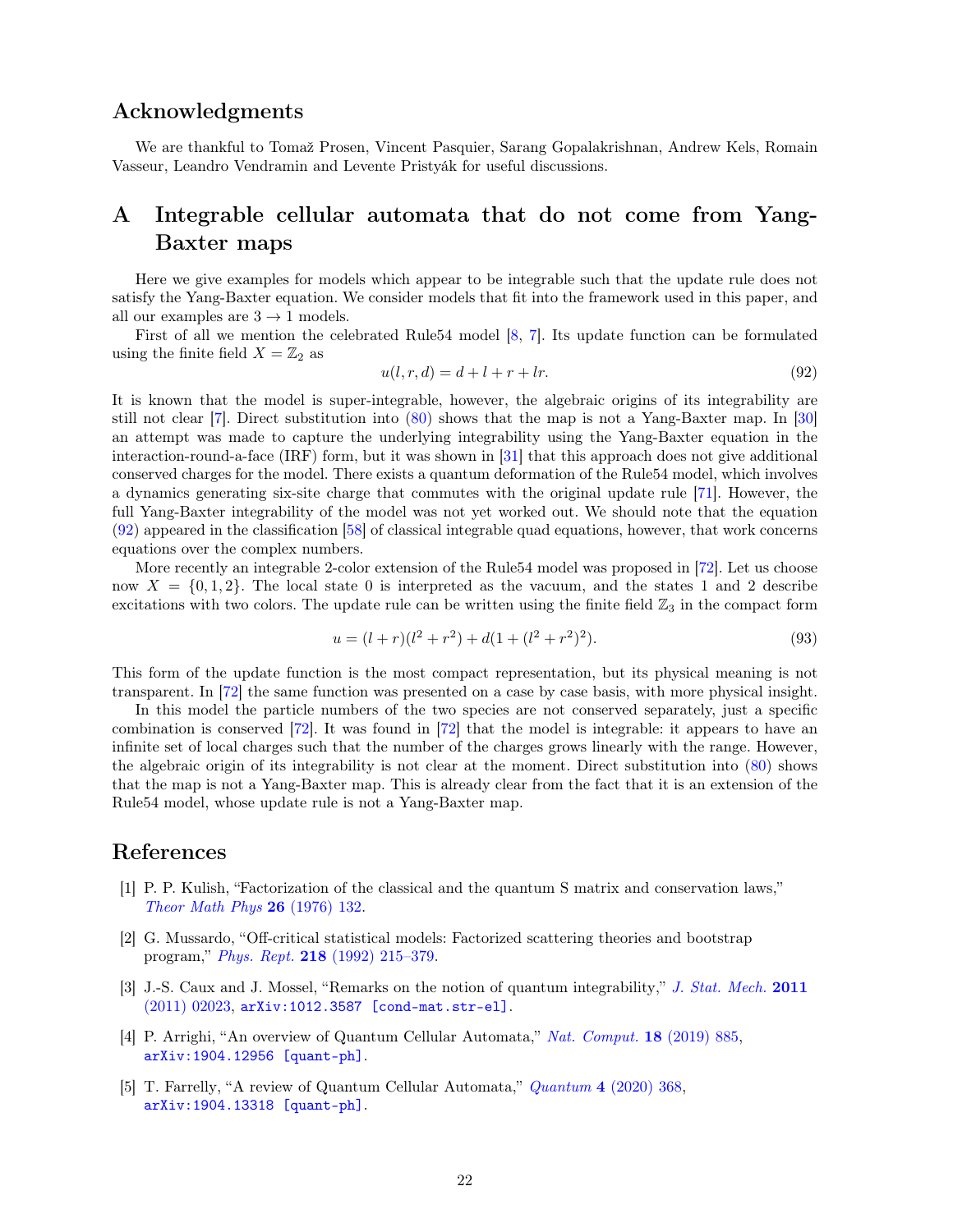- <span id="page-22-0"></span>[6] M. Medenjak, K. Klobas, and T. Prosen, "Diffusion in Deterministic Interacting Lattice Systems," Phys. Rev. Lett. 119 [\(2017\) no. 11, 110603,](http://dx.doi.org/10.1103/PhysRevLett.119.110603) [arXiv:1705.04636 \[cond-mat.stat-mech\]](http://arxiv.org/abs/1705.04636).
- <span id="page-22-1"></span>[7] B. Buča, K. Klobas, and T. Prosen, "Rule 54: Exactly solvable model of nonequilibrium statistical mechanics," J. Stat. Mech. 2021 [\(2021\) no. 7, 074001,](http://dx.doi.org/10.1088/1742-5468/ac096b) [arXiv:2103.16543 \[cond-mat.stat-mech\]](http://arxiv.org/abs/2103.16543).
- <span id="page-22-2"></span>[8] A. Bobenko, M. Bordemann, C. Gunn, and U. Pinkall, "On two integrable cellular automata," Comm. Math. Phys. 158 [\(1993\) no. 1, 127 – 134.](http://dx.doi.org/10.1007/BF02097234)
- <span id="page-22-3"></span>[9] V. G. Papageorgiou, A. G. Tongas, and A. P. Veselov, "Yang-Baxter maps and symmetries of integrable equations on quad-graphs," [Journal of Mathematical Physics](http://dx.doi.org/10.1063/1.2227641) 47 (2006) no. 8, [083502–083502,](http://dx.doi.org/10.1063/1.2227641) [arXiv:math/0605206 \[math.QA\]](http://arxiv.org/abs/math/0605206).
- <span id="page-22-4"></span>[10] V. E. Adler, A. I. Bobenko, and Y. B. Suris, "Classification of Integrable Equations on Quad-Graphs. The Consistency Approach," Comm. Math. Phys. 233 [\(2003\) no. 3, 513–543,](http://dx.doi.org/10.1007/s00220-002-0762-8) [arXiv:nlin/0202024 \[nlin.SI\]](http://arxiv.org/abs/nlin/0202024).
- <span id="page-22-5"></span>[11] Y. B. Suris, "Discrete time Toda systems," J. Phys. A 51 [\(2018\) no. 33, 333001,](http://dx.doi.org/10.1088/1751-8121/aacbdc) [arXiv:1803.01263 \[math-ph\]](http://arxiv.org/abs/1803.01263).
- <span id="page-22-6"></span>[12] A. P. Veselov, "Yang-Baxter maps and integrable dynamics," [Phys. Lett. A](http://dx.doi.org/10.1016/S0375-9601(03)00915-0) 314 (2003) no. 3, [214–221,](http://dx.doi.org/10.1016/S0375-9601(03)00915-0) [arXiv:math/0205335 \[math.QA\]](http://arxiv.org/abs/math/0205335).
- <span id="page-22-7"></span>[13] V. V. Bazhanov, A. P. Kels, and S. M. Sergeev, "Quasi-classical expansion of the star-triangle relation and integrable systems on quad-graphs," J. Phys. A 49 [\(2016\) no. 46, 464001,](http://dx.doi.org/10.1088/1751-8113/49/46/464001) [arXiv:1602.07076 \[math-ph\]](http://arxiv.org/abs/1602.07076).
- <span id="page-22-8"></span>[14] A. P. Kels, "Integrable quad equations derived from the quantum Yang-Baxter equation," [Lett.](http://dx.doi.org/10.1007/s11005-020-01255-3) Math. Phys. 110 [\(2020\) no. 6, 1477–1557,](http://dx.doi.org/10.1007/s11005-020-01255-3) [arXiv:1803.03219 \[math-ph\]](http://arxiv.org/abs/1803.03219).
- <span id="page-22-9"></span>[15] J. A. G. Roberts and D. T. Tran, "Algebraic entropy of (integrable) lattice equations and their reductions," Nonlinearity 32 [\(2019\) no. 2, 622–653,](http://dx.doi.org/10.1088/1361-6544/aaecda) [arXiv:1703.01069 \[nlin.SI\]](http://arxiv.org/abs/1703.01069).
- <span id="page-22-10"></span>[16] A. Doikou and I. Findlay, "An algebraic approach to discrete time integrability," [J. Phys. A](http://dx.doi.org/10.1088/1751-8121/abd3d6) 54 [\(2021\) no. 4, 045202,](http://dx.doi.org/10.1088/1751-8121/abd3d6) [arXiv:2009.01013 \[math-ph\]](http://arxiv.org/abs/2009.01013).
- <span id="page-22-11"></span>[17] R. Inoue, A. Kuniba, and T. Takagi, "Integrable structure of box-ball systems: crystal, Bethe ansatz, ultradiscretization and tropical geometry," J. Phys. A 45 [\(2012\) no. 7, 073001,](http://dx.doi.org/10.1088/1751-8113/45/7/073001) [arXiv:1109.5349 \[math-ph\]](http://arxiv.org/abs/1109.5349).
- <span id="page-22-12"></span>[18] J. A. G. Roberts and D. T. Tran, "Signatures over finite fields of growth properties for lattice equations," J. Phys. A 48 [\(2015\) no. 8, 085201.](http://dx.doi.org/10.1088/1751-8113/48/8/085201)
- <span id="page-22-13"></span>[19] M. Kanki, J. Mada, and T. Tokihiro, "Discrete Integrable Equations over Finite Fields," [SIGMA](http://dx.doi.org/10.3842/SIGMA.2012.054) 8 [\(2012\) 054,](http://dx.doi.org/10.3842/SIGMA.2012.054) [arXiv:1201.5429 \[nlin.SI\]](http://arxiv.org/abs/1201.5429).
- <span id="page-22-14"></span>[20] A. Doliwa, M. Bialecki, and P. Klimczewski, "The Hirota equation over finite fields: algebro-geometric approach and multisoliton solutions," J. Phys. A 36 [\(2003\) no. 17, 4827–4839,](http://dx.doi.org/10.1088/0305-4470/36/17/309) [arXiv:nlin/0211043 \[nlin.SI\]](http://arxiv.org/abs/nlin/0211043).
- <span id="page-22-15"></span>[21] M. Białecki and A. Doliwa, "Algebro-Geometric Solution of the Discrete KP Equation over a Finite Field out of a Hyperelliptic Curve," Comm. Math. Phys. 253 [\(2005\) no. 1, 157–170,](http://dx.doi.org/10.1007/s00220-004-1207-3) [arXiv:nlin/0309071 \[nlin.SI\]](http://arxiv.org/abs/nlin/0309071).
- <span id="page-22-16"></span>[22] M. Bialecki, "Integrable 1D Toda cellular automata," [J. Nonlin. Math. Phys.](http://dx.doi.org/10.2991/jnmp.2005.12.s2.3) 12 (2005) 28, [arXiv:nlin/0502051 \[nlin.SI\]](http://arxiv.org/abs/nlin/0502051).
- <span id="page-22-17"></span>[23] Ž. Krajnik and T. Prosen, "Kardar-Parisi-Zhang Physics in Integrable Rotationally Symmetric Dynamics on Discrete Space-Time Lattice," J. Stat. Phys. 179 [\(2020\) no. 1, 110–130,](http://dx.doi.org/10.1007/s10955-020-02523-1) [arXiv:1909.03799 \[cond-mat.stat-mech\]](http://arxiv.org/abs/1909.03799).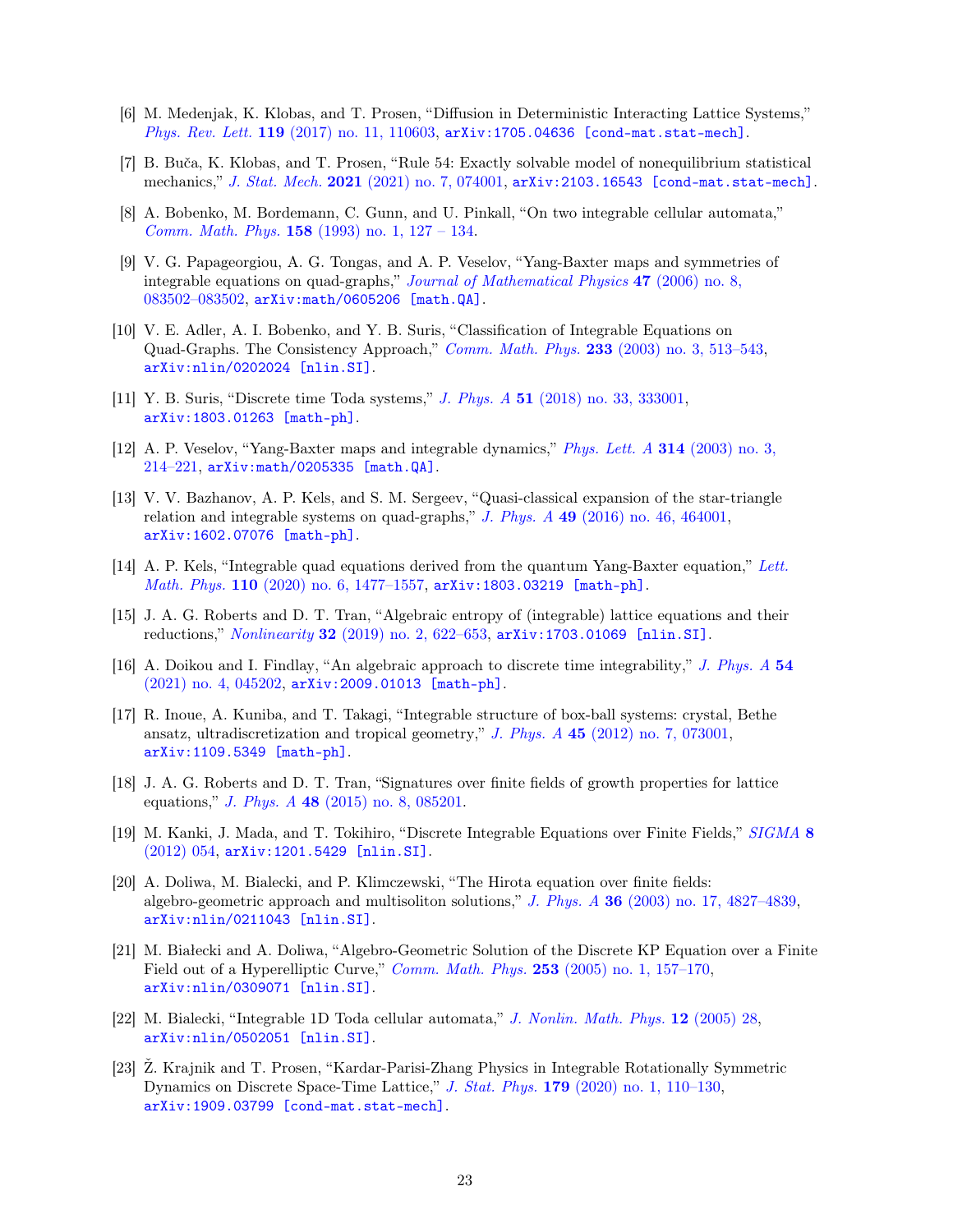- <span id="page-23-0"></span>[24] Ž. Krajnik, E. Ilievski, and T. Prosen, "Integrable matrix models in discrete space-time," [SciPost](http://dx.doi.org/10.21468/SciPostPhys.9.3.038) Phys. 9 [\(2020\) no. 3, 038,](http://dx.doi.org/10.21468/SciPostPhys.9.3.038) [arXiv:2003.05957 \[cond-mat.stat-mech\]](http://arxiv.org/abs/2003.05957).
- <span id="page-23-1"></span>[25] S. Gopalakrishnan, "Operator growth and eigenstate entanglement in an interacting integrable Floquet system," Phys. Rev. B 98 [\(2018\) no. 6, 060302,](http://dx.doi.org/10.1103/PhysRevB.98.060302) [arXiv:1806.04156](http://arxiv.org/abs/1806.04156) [\[cond-mat.stat-mech\]](http://arxiv.org/abs/1806.04156).
- <span id="page-23-2"></span>[26] K. Klobas, M. Medenjak, T. Prosen, and M. Vanicat, "Time-dependent matrix product ansatz for interacting reversible dynamics," Comm. Math. Phys. 371 [\(2019\) no. 2, 651–688,](http://dx.doi.org/10.1007/s00220-019-03494-5) [arXiv:1807.05000](http://arxiv.org/abs/1807.05000).
- <span id="page-23-3"></span>[27] K. Klobas and B. Bertini, "Exact relaxation to Gibbs and non-equilibrium steady states in the quantum cellular automaton Rule 54,"  $arXiv$  e-prints (2021),  $arXiv:2104.04511$ [\[cond-mat.stat-mech\]](http://arxiv.org/abs/2104.04511).
- <span id="page-23-4"></span>[28] K. Klobas, B. Bertini, and L. Piroli, "Exact Thermalization Dynamics in the "Rule 54" Quantum Cellular Automaton," [Phys. Rev. Lett.](http://dx.doi.org/10.1103/PhysRevLett.126.160602) 126 (2021) 160602, [arXiv:2012.12256](http://arxiv.org/abs/2012.12256) [\[cond-mat.stat-mech\]](http://arxiv.org/abs/2012.12256).
- <span id="page-23-5"></span>[29] K. Klobas and B. Bertini, "Entanglement dynamics in Rule 54: exact results and quasiparticle picture," arXiv e-prints (2021), [arXiv:2104.04513 \[cond-mat.stat-mech\]](http://arxiv.org/abs/2104.04513).
- <span id="page-23-6"></span>[30] T. Prosen, "Reversible Cellular Automata as Integrable Interactions Round-a-Face: Deterministic, Stochastic, and Quantized,"  $arXiv$  e-prints (2021),  $arXiv:2106.01292$  [cond-mat.stat-mech].
- <span id="page-23-7"></span>[31] T. Gombor and B. Pozsgay, "Integrable spin chains and cellular automata with medium-range interaction," Phys. Rev. E 104 [\(2021\) no. 5, 054123,](http://dx.doi.org/10.1103/PhysRevE.104.054123) [arXiv:2108.02053 \[nlin.SI\]](http://arxiv.org/abs/2108.02053).
- <span id="page-23-8"></span>[32] B. Pozsgay, "A Yang-Baxter integrable cellular automaton with a four site update rule," [J. Phys. A](http://dx.doi.org/10.1088/1751-8121/ac1dbf) 54 [\(2021\) 384001,](http://dx.doi.org/10.1088/1751-8121/ac1dbf) [2106.00696 \[cond-mat.stat-mech\]](http://arxiv.org/abs/2106.00696).
- <span id="page-23-9"></span>[33] L. Zadnik and M. Fagotti, "The Folded Spin-1/2 XXZ Model: I. Diagonalisation, Jamming, and Ground State Properties," [SciPost Phys. Core](http://dx.doi.org/10.21468/SciPostPhysCore.4.2.010) 4 (2021) 10, arXiv: 2009.04995 [\[cond-mat.stat-mech\]](http://arxiv.org/abs/2009.04995).
- <span id="page-23-10"></span>[34] B. Pozsgay, T. Gombor, A. Hutsalyuk, Y. Jiang, L. Pristyák, and E. Vernier, "An integrable spin chain with Hilbert space fragmentation and solvable real time dynamics," [Phys. Rev. E](http://dx.doi.org/10.1103/PhysRevE.104.044106) 104 (2021) [no. 4, 044106,](http://dx.doi.org/10.1103/PhysRevE.104.044106) [arXiv:2105.02252 \[cond-mat.stat-mech\]](http://arxiv.org/abs/2105.02252).
- <span id="page-23-11"></span>[35] K. Klobas, M. Medenjak, and T. Prosen, "Exactly solvable deterministic lattice model of crossover between ballistic and diffusive transport," J. Stat. Mech. 12 [\(2018\) no. 12, 123202,](http://dx.doi.org/10.1088/1742-5468/aae853) [arXiv:1808.07385 \[cond-mat.stat-mech\]](http://arxiv.org/abs/1808.07385).
- <span id="page-23-12"></span>[36] M. Medenjak, V. Popkov, T. Prosen, E. Ragoucy, and M. Vanicat, "Two-species hardcore reversible cellular automaton: matrix ansatz for dynamics and nonequilibrium stationary state,"  $SciPost$ Physics 6 [\(2019\) no. 6, 074,](http://dx.doi.org/10.21468/SciPostPhys.6.6.074) [arXiv:1903.10590 \[cond-mat.stat-mech\]](http://arxiv.org/abs/1903.10590).
- <span id="page-23-13"></span>[37] V. G. Drinfeld, ["On some unsolved problems in quantum group theory,"](http://dx.doi.org/10.1007/BFb0101175) in Quantum Groups, P. P. Kulish, ed., pp. 1–8. Springer Berlin Heidelberg, Berlin, Heidelberg, 1992.
- <span id="page-23-14"></span>[38] P. Etingof, T. Schedler, and A. Soloviev, "Set-theoretical solutions to the quantum Yang-Baxter equation," Duke Math. J. 100 [\(1999\) no. 2, 169,](http://dx.doi.org/10.1215/S0012-7094-99-10007-X)  $arXiv:math/9801047$  [math. $QA$ ].
- <span id="page-23-15"></span>[39] Ö. Akgün, M. Mereb, and L. Vendramin, "Enumeration of set-theoretic solutions to the Yang-Baxter equation,"  $arXiv$  e-prints (2020),  $arXiv:2008.04483$  [math.GR].
- <span id="page-23-16"></span>[40] A. Doikou and A. Smoktunowicz, "From Braces to Hecke algebras & Quantum Groups," arXiv  $e\text{-}prints (2019)$ ,  $arXiv:1912.03091$  [math-ph].
- <span id="page-23-17"></span>[41] A. Doikou and A. Smoktunowicz, "Set-theoretic Yang-Baxter & reflection equations and quantum group symmetries," [Lett. Math. Phys.](http://dx.doi.org/10.1007/s11005-021-01437-7)  $111$  (2021) no. 4, 105,  $arXiv:2003.08317$  [math-ph].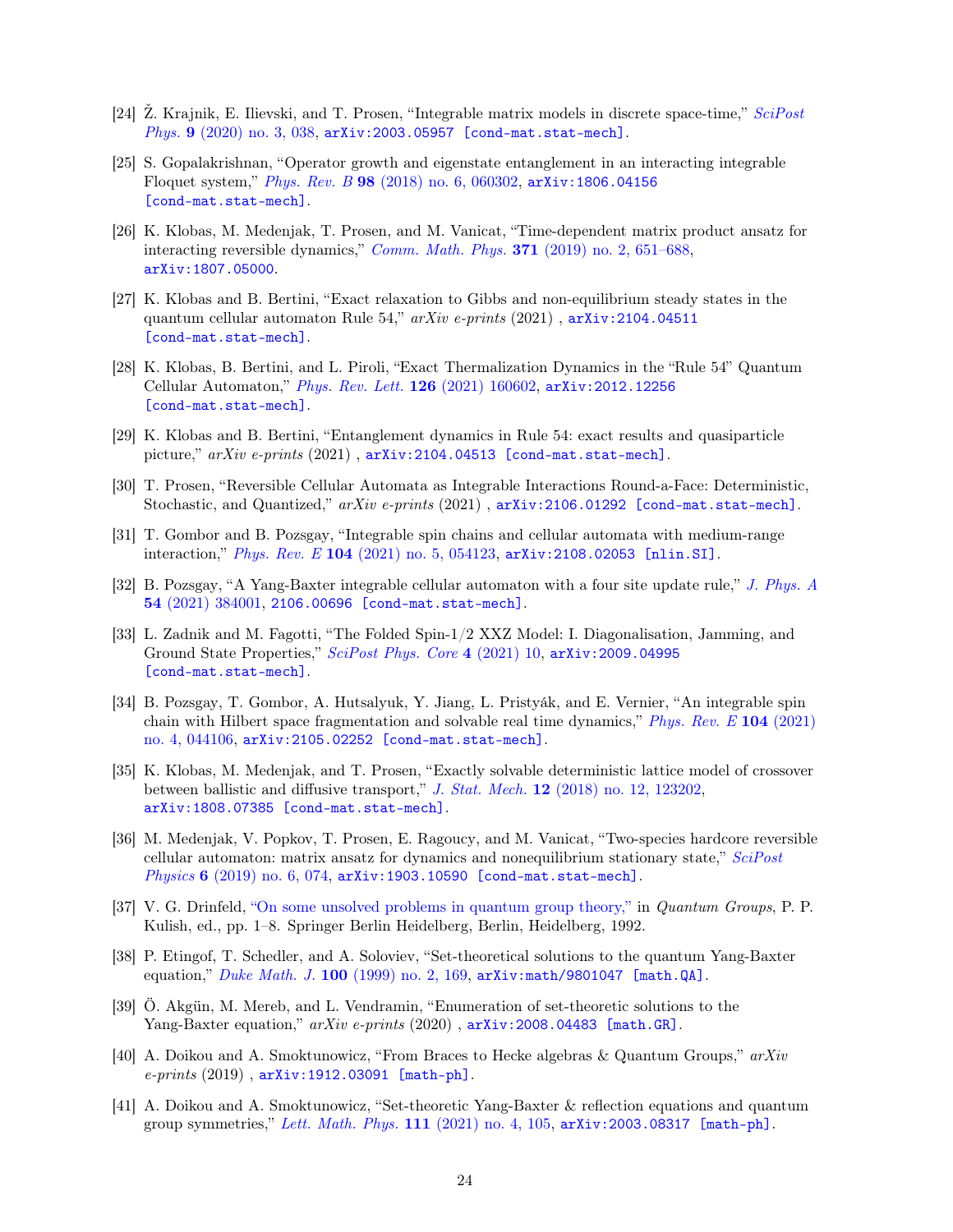- <span id="page-24-0"></span>[42] S. Takesue, "Reversible Cellular Automata and Statistical Mechanics," [Phys. Rev. Lett.](http://dx.doi.org/10.1103/PhysRevLett.59.2499) 59 (1987) [2499–2502.](http://dx.doi.org/10.1103/PhysRevLett.59.2499)
- <span id="page-24-1"></span>[43] T. Hattori and S. Takesue, "Additive conserved quantities in discrete-time lattice dynamical systems," Phys. D 49 [\(1991\) no. 3, 295–322.](http://dx.doi.org/https://doi.org/10.1016/0167-2789(91)90150-8)
- <span id="page-24-2"></span>[44] M. Pivato, "Conservation laws in cellular automata," Nonlinearity 15 [\(2002\) no. 6, 1781–1793,](http://dx.doi.org/10.1088/0951-7715/15/6/305) [arXiv:math/0111014 \[math.DS\]](http://arxiv.org/abs/math/0111014).
- <span id="page-24-3"></span>[45] J. Gütschow, S. Uphoff, R. F. Werner, and Z. Zimborás, "Time asymptotics and entanglement generation of Clifford quantum cellular automata," J. Math. Phys. 51 [\(2010\) no. 1, 015203,](http://dx.doi.org/10.1063/1.3278513) [arXiv:0906.3195 \[quant-ph\]](http://arxiv.org/abs/0906.3195).
- <span id="page-24-4"></span>[46] B. Bertini, P. Kos, and T. Prosen, "Exact Spectral Form Factor in a Minimal Model of Many-Body Quantum Chaos," Phys. Rev. Lett. 121 [\(2018\) no. 26, 264101,](http://dx.doi.org/10.1103/PhysRevLett.121.264101) [arXiv:1805.00931 \[nlin.CD\]](http://arxiv.org/abs/1805.00931).
- <span id="page-24-5"></span>[47] B. Bertini, P. Kos, and T. Prosen, "Entanglement Spreading in a Minimal Model of Maximal Many-Body Quantum Chaos," Phys. Rev. X 9 [\(2019\) no. 2, 021033,](http://dx.doi.org/10.1103/PhysRevX.9.021033) [arXiv:1812.05090](http://arxiv.org/abs/1812.05090) [\[cond-mat.stat-mech\]](http://arxiv.org/abs/1812.05090).
- <span id="page-24-6"></span>[48] B. Bertini, P. Kos, and T. Prosen, "Exact Correlation Functions for Dual-Unitary Lattice Models in 1+1 Dimensions," [Phys. Rev. Lett.](http://dx.doi.org/10.1103/physrevlett.123.210601) 123 (2019) no. 21, , [arXiv:1904.02140](http://arxiv.org/abs/1904.02140) [\[cond-mat.stat-mech\]](http://arxiv.org/abs/1904.02140).
- <span id="page-24-7"></span>[49] P. W. Claeys and A. Lamacraft, "Ergodic and non-ergodic dual-unitary quantum circuits with arbitrary local Hilbert space dimension," [Phys. Rev. Lett.](http://dx.doi.org/10.1103/physrevlett.126.100603)  $126$  (2021) no. 10, , [arXiv:2009.03791](http://arxiv.org/abs/2009.03791) [\[quant-ph\]](http://arxiv.org/abs/2009.03791).
- <span id="page-24-8"></span>[50] T. Prosen, "Many Body Quantum Chaos and Dual Unitarity Round-a-Face," arXiv e-prints (2021) , [2105.08022 \[cond-mat.stat-mech\]](http://arxiv.org/abs/2105.08022).
- <span id="page-24-9"></span>[51] T. Toffoli and N. H. Margolus, "Invertible cellular automata: A review," [Physica D](http://dx.doi.org/10.1016/0167-2789(90)90185-R) 45 (1990) [no. 1-3, 229–253.](http://dx.doi.org/10.1016/0167-2789(90)90185-R)
- <span id="page-24-10"></span>[52] Z. Maassarani, "The XXC models," Phys. Lett. A 244 [\(1998\) no. 1-3, 160–164,](http://dx.doi.org/10.1016/S0375-9601(98)00322-3) [arXiv:solv-int/9712008 \[nlin.SI\]](http://arxiv.org/abs/solv-int/9712008).
- <span id="page-24-11"></span>[53] B. Bertini, P. Kos, and T. Prosen, "Operator Entanglement in Local Quantum Circuits II: Solitons in Chains of Qubits," SciPost Phys. 8 [\(2020\) no. 4, 068,](http://dx.doi.org/10.21468/SciPostPhys.8.4.068) [arXiv:1909.07410](http://arxiv.org/abs/1909.07410) [\[cond-mat.stat-mech\]](http://arxiv.org/abs/1909.07410).
- <span id="page-24-12"></span>[54] A. Vdovina, "Drinfeld-Manin solutions of the Yang-Baxter equation coming from cube complexes,"  $arXiv \text{ } e\text{-}prints (2020)$ ,  $arXiv: 2007.01163$  [math.QA].
- <span id="page-24-13"></span>[55] W. Rump, "Degenerate involutive set-theoretic solutions to the Yang-Baxter equation," [J. Algebra](http://dx.doi.org/https://doi.org/10.1016/j.jalgebra.2021.09.023) 590 [\(2022\) 293–312.](http://dx.doi.org/https://doi.org/10.1016/j.jalgebra.2021.09.023)
- <span id="page-24-14"></span>[56] K. Cvetko-Vah and C. Verwimp, "Skew lattices and set-theoretic solutions of the Yang-Baxter equation," *J. Algebra* 542 (2020) 65-92,  $arXiv:1907.03440$ .
- <span id="page-24-15"></span>[57] F. Cedo, E. Jespers, and C. Verwimp, "Structure monoids of set-theoretic solutions of the Yang-Baxter equation,"  $arXiv$  e-prints (2019),  $arXiv:1912.09710$  [math.RA].
- <span id="page-24-16"></span>[58] R. Boll, "Classification of 3d Consistent Quad-Equations," [J. Nonlin. Math. Phys.](http://dx.doi.org/10.1142/S1402925111001647) 18 (2011) no. 3, [337,](http://dx.doi.org/10.1142/S1402925111001647) [arXiv:1009.4007 \[nlin.SI\]](http://arxiv.org/abs/1009.4007).
- <span id="page-24-17"></span>[59] F. Rannou, "Numerical Study of Discrete Plane Area-preserving Mappings," Astronomy and Astrophys. 31 (1974) 289.
- <span id="page-24-18"></span>[60] L. Vendramin, "private communication,".
- <span id="page-24-19"></span>[61] Z. Maassarani and P. Mathieu, "The su(N) XX model," Nucl. Phys. B 517 [\(1998\) no. 1, 395–408,](http://dx.doi.org/10.1016/S0550-3213(98)80004-7) [arXiv:cond-mat/9709163 \[cond-mat.stat-mech\]](http://arxiv.org/abs/cond-mat/9709163).